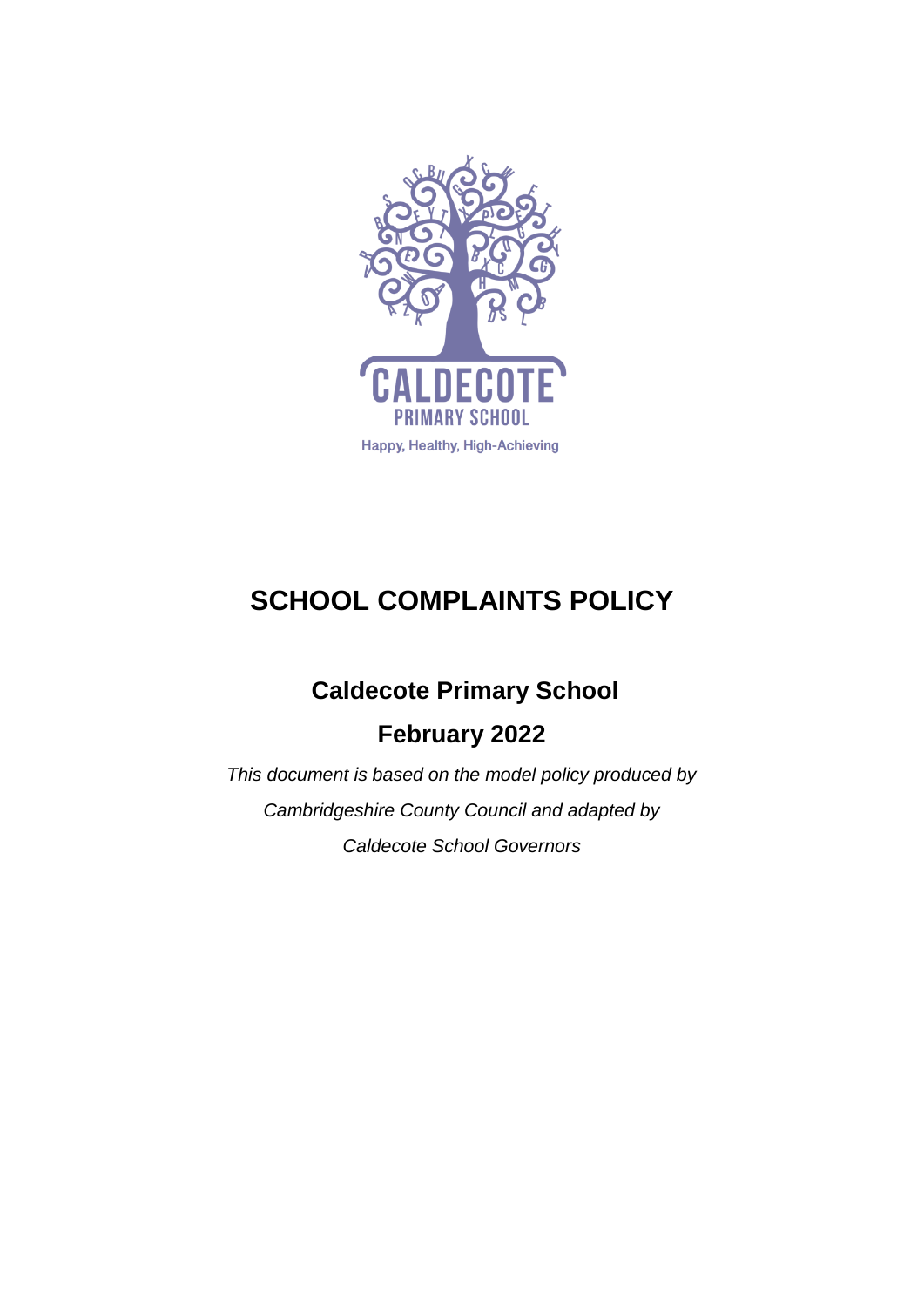### **Contents**

|                                                                                                                     | Page                    |
|---------------------------------------------------------------------------------------------------------------------|-------------------------|
| An introduction to the Complaints Policy                                                                            | $2 - 3$                 |
| Preliminary Stage - Dealing with Concerns Informally                                                                | $\overline{\mathbf{4}}$ |
| Part 1 - Making a Formal Complaint to the Headteacher                                                               | $5-6$                   |
| <b>Part 2 – Referring a Formal Complaint to the Chair of Governors</b>                                              | $7 - 9$                 |
| <b>Part 3 – Referring a Formal Complaint to the Governors' Complaints Panel</b>                                     | $10 - 13$               |
|                                                                                                                     |                         |
| <b>Appendix 1 – Summary of Complaints Process with Timelines</b>                                                    | 14                      |
| <b>Appendix 2 – Frequently Asked Questions</b>                                                                      | $15 - 16$               |
| <b>Appendix 3 – Issues Outside the Scope of the Complaints Policy</b>                                               | 17                      |
| Appendix 4 - Sample Acknowledgement Letter from Headteacher/ Chair of<br>Governors                                  | 18                      |
| Appendix 5 - Sample Agenda for Face-to-Face Meeting between<br>Complainants and Governors' Review Panel at Stage 3. | 19                      |
| <b>School Complaint Form</b>                                                                                        | 20                      |
| <b>Complaint Review Request Form</b>                                                                                | 21                      |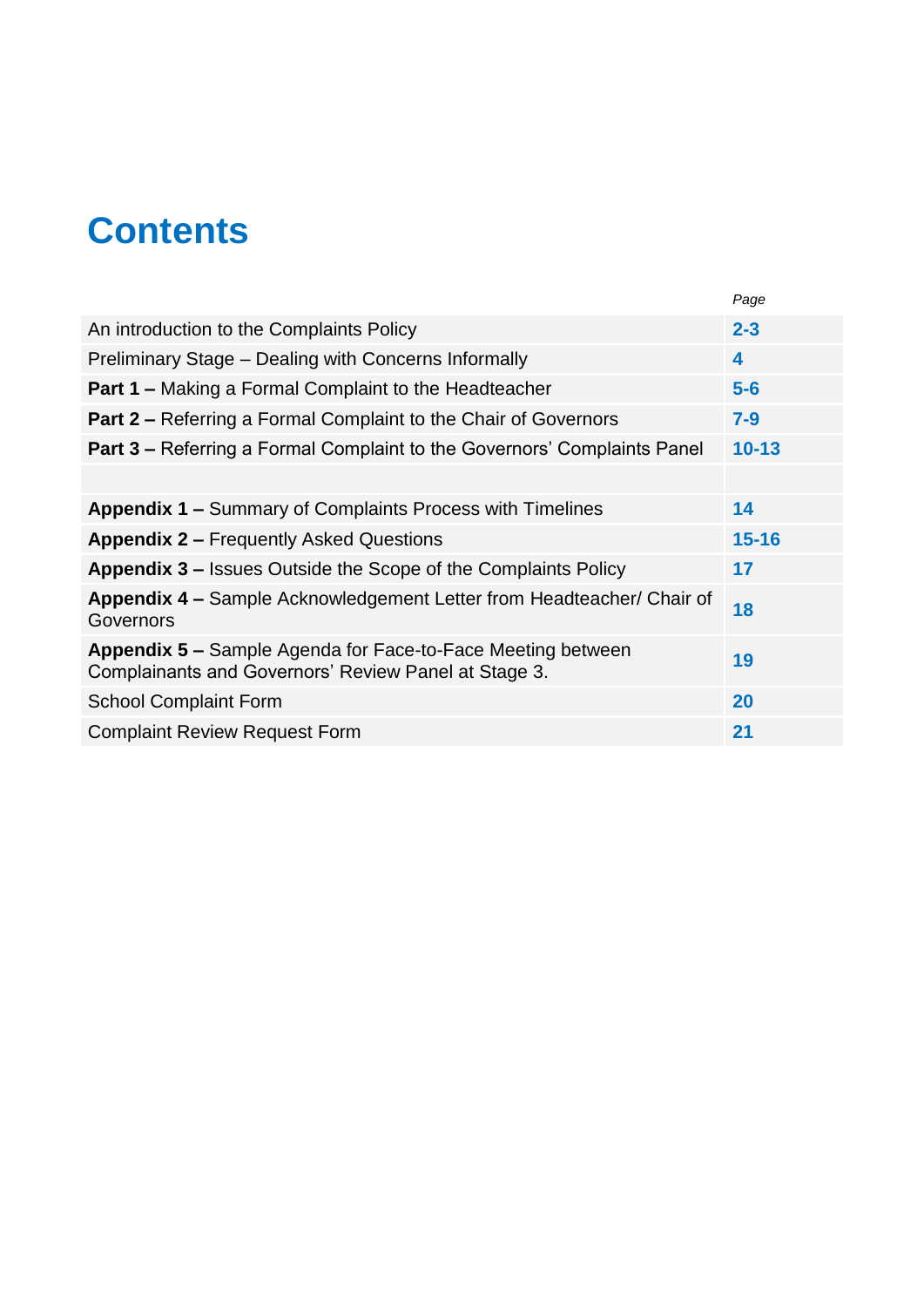# **An Introduction to the Complaints Policy**

The Governing Body is required by law (section 29 of the Education Act 2002) to establish procedures for dealing with complaints relating to the school, or to the provision of facilities or services (unless the issue is covered by other legislation – see Appendix 3). The Local Authority has no statutory authority to investigate school complaints.

#### **1. What is a Complaint?**

The Governing Body uses the Local Government Ombudsman definition of what is a complaint. A complaint is

*'an expression of dissatisfaction about a service (whether that service is provided directly, by a contractor, or by a partner) that requires a response.'*

#### **2. Who can make a Complaint?**

Any person who has a legitimate interest in the school may make a complaint. This will include pupils on roll at the school irrespective of their age, although normally a complaint from a pupil would come through a parent.

Where a person is not able to make a complaint himself or herself, a friend or other family member may do so on their behalf, but that person does not become the complainant. The Governing Body will not accept complaints from legal representatives.

#### **3. Purposes of a Complaints Procedure**

The purpose of a Complaints Procedure is to provide a comprehensive, open, transparent, fair and timely vehicle through which:

- something that may have gone wrong can be identified, acknowledged and, where necessary, put right;
- an apology may be made where appropriate;
- the school can, where appropriate, learn from the process, making it less likely that a similar complaint will be brought in the future.

#### **4. Publicising the Complaints Procedure**

The law imposes a duty on governing bodies to publicise their complaints procedure. This is done through:

- making copies of the procedure available in the school (clearly this should be easily accessible without a potential complainant being asked the reason why it is being requested);
- including the procedure on the school's web site, ensuring that it is easy to find through a link from the first page.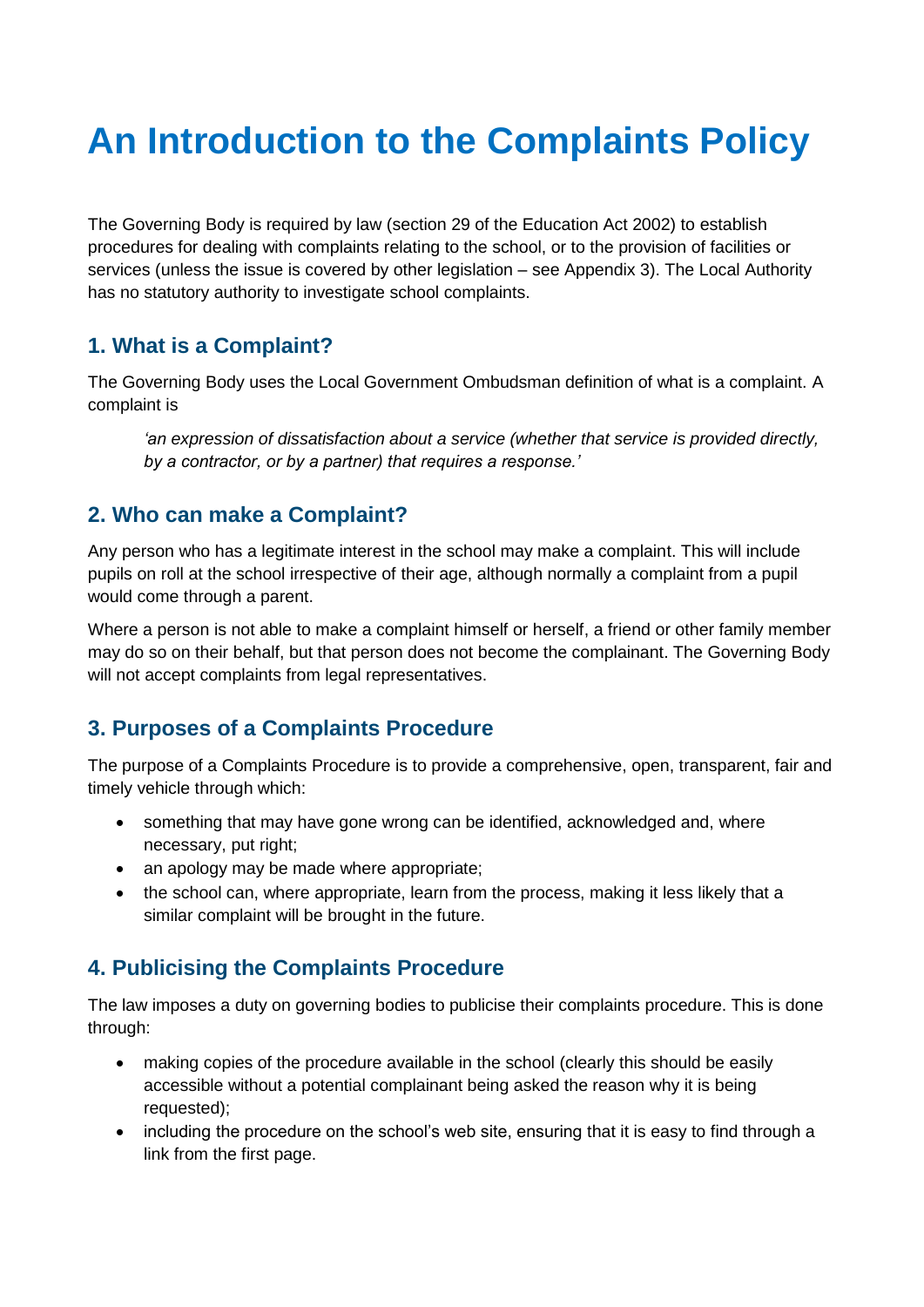#### **5. Adopting the Complaints Procedure**

The Governing Body should formally minute the adoption of the procedure indicating the date on which it was adopted and the date by which it will be reviewed. A review might be required in the following circumstances:

- to take account of any changes to legislation or to reflect new local authority or government guidance;
- in the light of any recommendations from the Chair or a Review Panel arising from consideration of a complaint.

#### **6. Timescales for Complaints**

The Governing Body has accepted the view of the Department for Education that a complaint should normally be expected to lodge their complaint within 90 calendar days of the event being complained about. The 90 day limit has been established because investigation is more difficult after a period of time: memories may not be as clear as they would have been earlier, records may not be as readily available and witnesses may not be employed at the school. A delay in making a complaint may also disadvantage any person who is the subject of it, making it more challenging for them to defend themselves for the same reasons.

In exceptional circumstances, the Chair of Governors, acting on behalf of the Governing Body, will consider complaints submitted outside this timeframe. In such instances the complainant will need to offer an explanation as to why there has been a delay in making a complaint.

Where a number of complaints are made in one letter of complaint, some of which lie outside the timeframe, the Chair of Governors will determine which complaints can be considered, taking account of their relevance to the substantive complaint or complaints made within the timescale.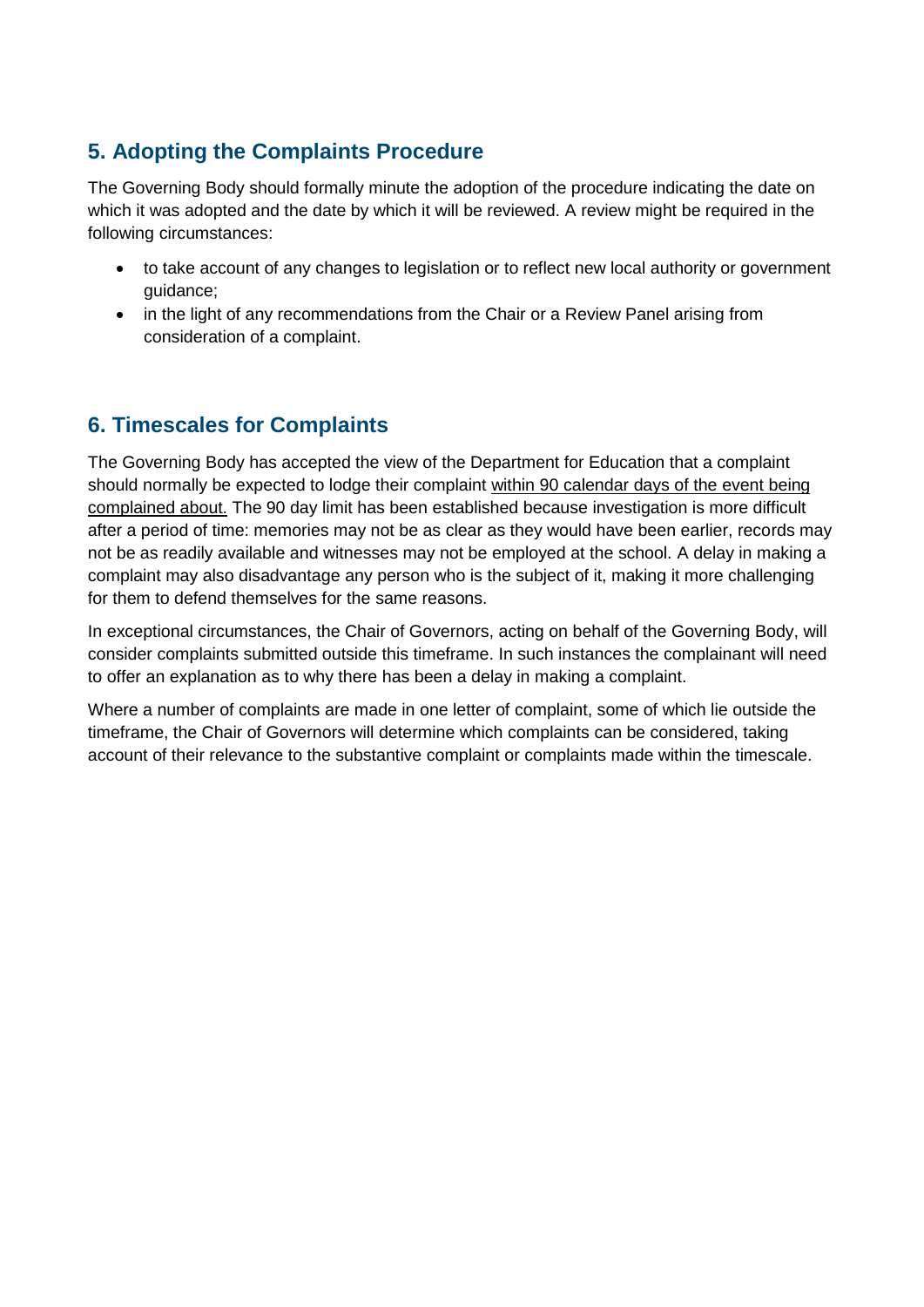# **Preliminary stage – dealing with concerns informally**

Before the formal processes are invoked every effort should be made to resolve matters informally. This is in line with complaints policies nationally. The Governing Body will ensure parents are made aware of how they can raise a concern through the governors' communication policy.

Some issues are likely to be best resolved through discussion with a class teacher, key stage leader or other member of staff below the level of a senior school leader. In some cases, though, a person may feel the need to escalate the matter to a senior school leader (e.g. Assistant, Deputy or Headteacher).

Initially school staff below the level of Headteacher will seek to resolve matters through provision of information and clarification. Where it is clear that there is a significant level of challenge, staff will refer the matter to the Headteacher as a cause for concern. The Headteacher will then seek to resolve the matter through discussion with those expressing concerns. Staff are advised not to engage in prolonged correspondence of an argumentative nature but to refer the complaint to the Headteacher at that stage.

Whether attempts to resolve concerns at an informal stage are by telephone conversation or through meetings, school staff should take a note of any agreed action points and summarise these at the end of the conversation. The notes should be circulated promptly to those involved in the discussion.

**The formal Complaints Procedure will not be accessed unless the Headteacher has first been given the opportunity to discuss the matter with the complainant, either by telephone or, preferably, in person.** Where the Headteacher is unable to resolve matters through discussion, the parent will be asked if they wish to make a formal complaint to the Headteacher. This complaint should be made in writing using the formal School Complaints Form at the end of this document. **Complaints will only be accepted if submitted on the Complaints Form**.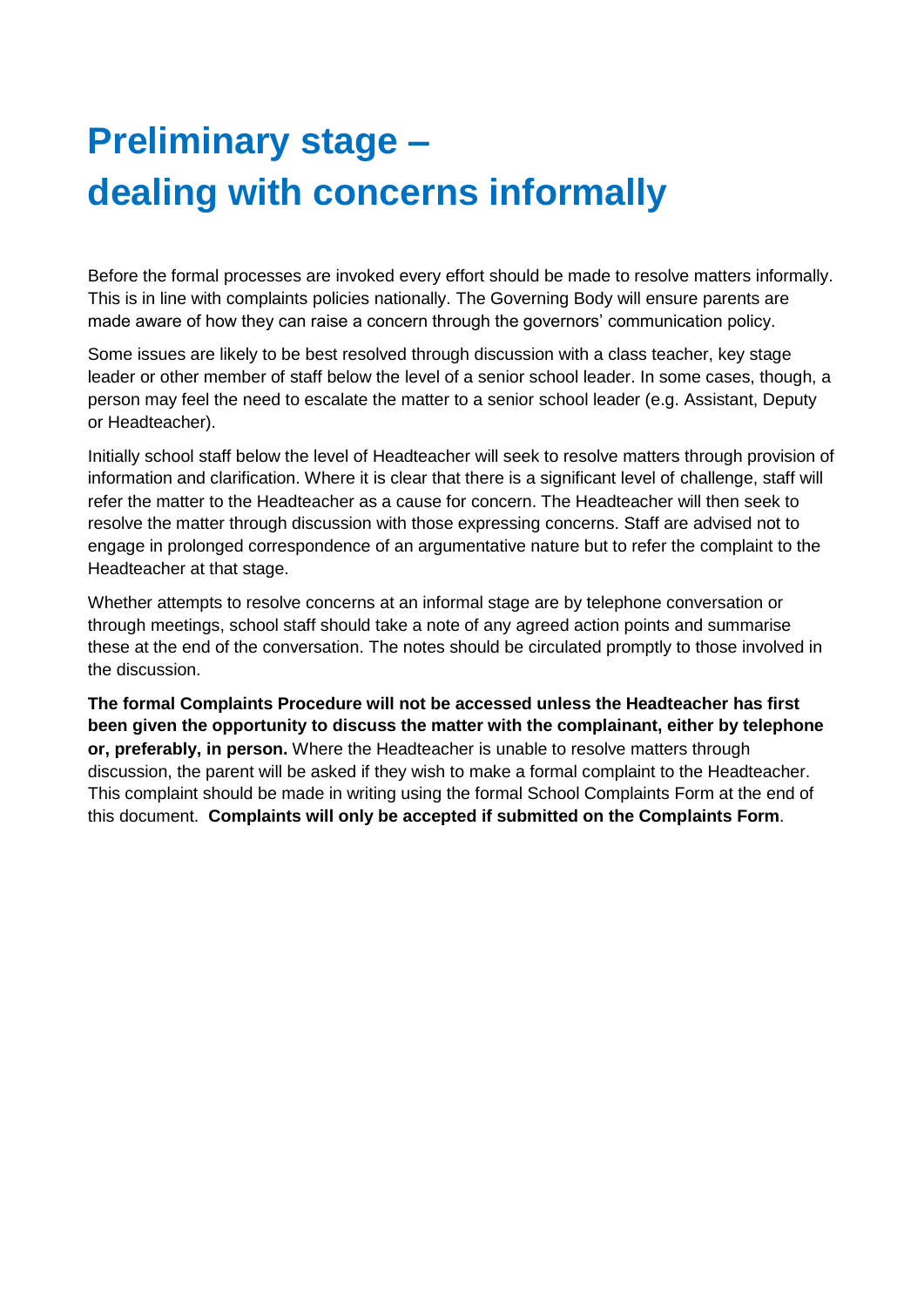# **Part 1 – Making a formal complaint to the Headteacher**

#### **The Procedure**

1.1 The procedure for making a formal complaint requires a complainant to complete, and to submit, a Complaint Form and to do so within 90 days of the issue about which they are complaining.

1.2 The Headteacher will acknowledge the complaint form in writing within 3 school days and investigate the matter so that the complainant receives a response within 10 school days. On occasion, the complaint may be too complex to investigate within this timescale and, in these circumstances, the Headteacher will write to the complainant explaining why it is not possible to work within the timescales laid down and to advise when a response will be issued.

1.3 If the complaint is against the Headteacher, the complaint form should be sent directly to the Chair of Governors, c/o the school. The procedures set out in Part 2 of this document should then apply.

#### **Expected Outcomes**

1.4 Normally there are two possible outcomes from a complaint. These are

- action taken by the school to put matters right. This might involve one or more of the following:
	- **a** review of policy or procedure
	- changes to routines
	- **EXECT** action to remedy a health and safety concern
	- **F** restorative work involving a pupil and a member of staff
	- **F** risk assessment to determine the likelihood of similar problems recurring
	- an apology
	- action towards a member of staff (on the occasions that this is of a disciplinary nature, no further information can be shared as this is a matter of employment contract law for employees and a straightforward matter of privacy for volunteers).
	- a decision that no action is necessary or justified.

1.5 The Governing Body will not award financial compensation unless required to do so by virtue of legislation.

#### **The Complaint Form**

1.6 A complainant who has first discussed the issue with the Headteacher may make a complaint and to do so they must use the Complaint Form. The complainant is asked to be brief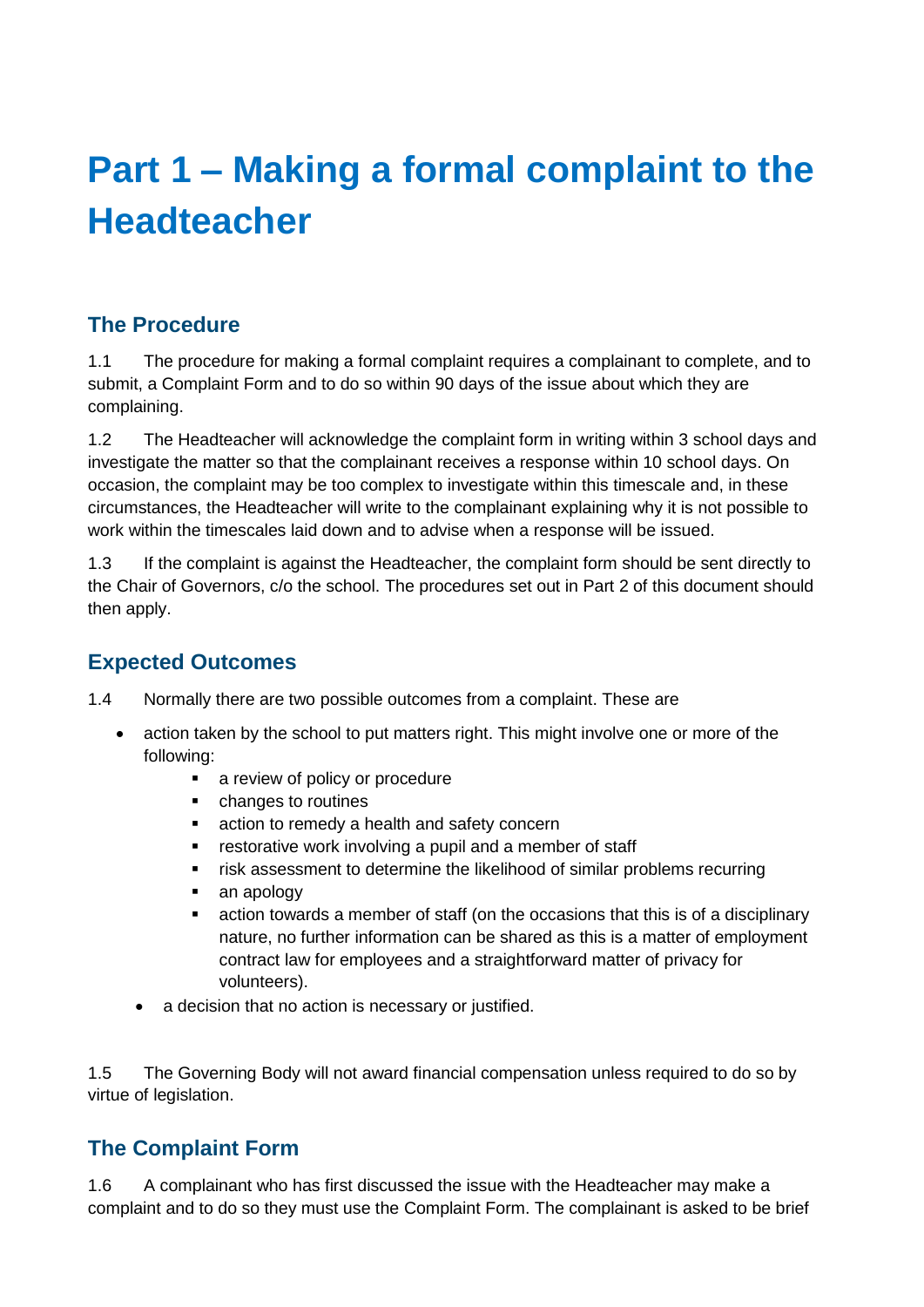and clear about the issue and to state what would, for them, provide a resolution to the complaint. Unless there are exceptional circumstances, the complaint form should be submitted within 90 school days of the issue causing complaint.

#### **Arranging Help for the Complainant to Articulate Concerns and Understand Procedure**

1.7 If a complainant wishes to seek help in explaining the issue and/or with completing the Complaint Form, then support may be available from one of the following sources:

**From School Staff**. The Governing Body accepts that a member of the school staff may provide support unless the Headteacher agrees that there is good reason why they should not do so. This support does not extend to support with the basis of the complaint per se, rather it is restricted to advice on how best to present the information.

**From the Local Authority** (LA). The LA, through its Education Adviser Service, will offer procedural advice to the complainant and, where appropriate, look actively at whether there is anything they can do to aid a speedy resolution, including a facilitated discussion, mediation or conciliation in those cases where, in their view, this approach has a reasonable chance of success.

**From external sources**. A complainant may, if they wish, seek support from any person who is not a member of staff, including legal support or from statutory and charitable organisations. A complainant may nominate a person to issue, and to receive, correspondence on their behalf. Whilst the school acknowledges that, on rare occasions, parents may wish to contact solicitors, the school will not accept a complaint from a legal representative. The school will not use legal representation within the complaint resolution process but nor will parents' legal representative be permitted to attend relevant meetings.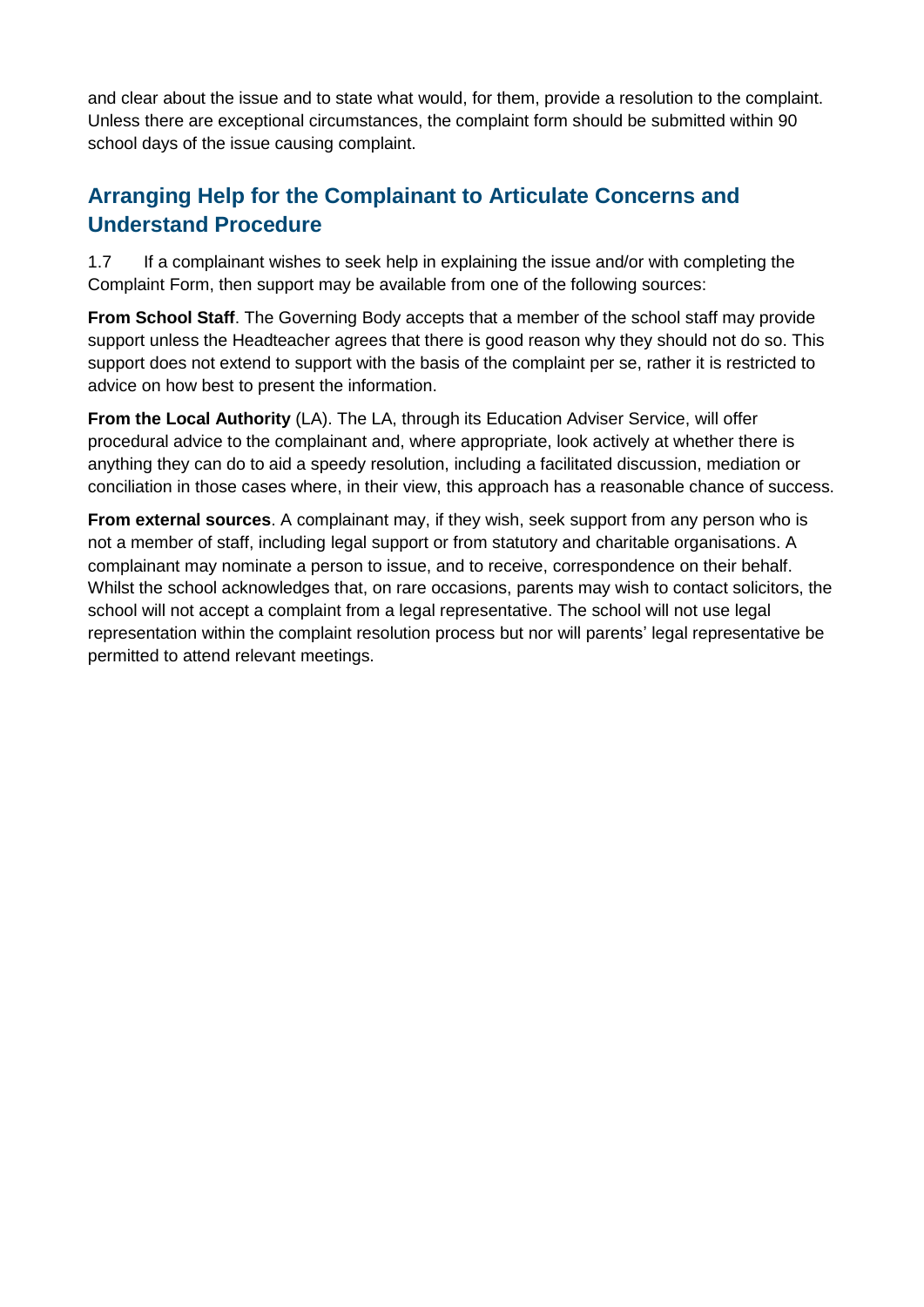# **Part 2 – Referring a formal complaint to the Chair of Governors**

2.1 Where the complainant considers that the Headteacher's written response does not resolve the complaint, the complainant may ask the Chair of Governors to reconsider the Headteacher's response. This request should be made within 10 school days of receiving the Headteacher's response. The Chair of Governor's will not reconsider any complaint unless the complainant has followed the correct procedure and used the Complaints Form.

2.2 If the complaint is about the Headteacher then the complaint form will be submitted direct to the Chair of Governors. Unless the complaint is about the Headteacher, the Chair of Governors will not consider the complaint unless the Headteacher has had opportunity to seek to resolve the matter first.

2.3 If the complaint is about the Chair of Governors then the complaint form should be sent to the Vice Chair of Governors who will act in the role of Chair for this process.

#### **The Procedure**

2.4 If emailing the complaint, care should be taken to ensure that the complainant has the official email address for the Chair of Governors, available from the school office, and that they use this to email the Complaints Form. In the subject field of the email, the complainant should write, 'Formal Complaint'. If delivering or posting a letter, the complainant must address it to the Chair of Governors at the school address and should write 'Formal Complaint' on the envelope. This will ensure that the complaint is dealt with promptly and enable the school to comply with the timescales set out in the policy.

2.5 The complainant should not share the complaint with other governors. Any knowledge of the complaint will preclude governors from serving on a Review Panel if the complaint is not resolved through the good offices of the Chair. Governors receiving a complaint in this way should immediately refer it back to the Chair without considering the content.

2.6 The Chair of Governors will acknowledge the complaint form in writing within 3 school days of receipt and investigate the matter so that the complainant receives a response within 10 school days. On rare occasions, the complaint may be too complex to investigate within this timescale and, in these circumstances, the Chair will write to the complainant explaining why it is not possible to work within the timescales laid down and to advise when a response will be issued.

2.7 As part of the investigation, the Chair will make early contact with the complainant and propose a meeting or, if this is not possible, a telephone call to consider the issues raised. If telephoning, the Chair should determine whether it is necessary to withhold any number that is not the school's telephone number.

2.8 The focus of that conversation should be to:

- Consider any gaps on the complaint form;
- Consider any aspects of the complaint where additional clarification is required;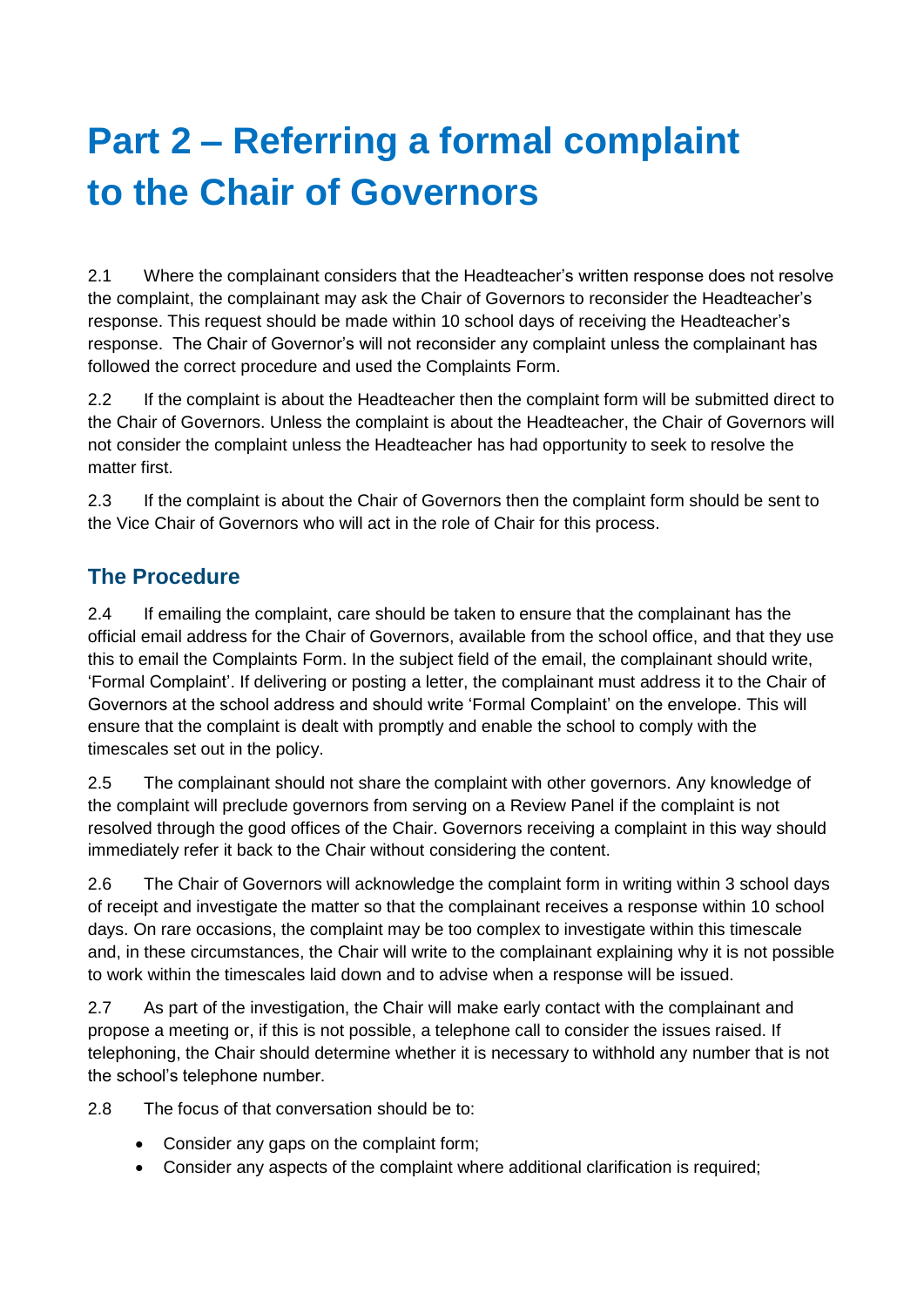- Consider the extent to which any evidence is available that has not been mentioned on the complaint form
- Establish the complainant's view as to witnesses who might need to be interviewed;
- Establish what would provide for the complainant an acceptable resolution to the complaint;
- Establish whether there is any pressing reason for the matter to be investigated more quickly than the published timescale allows for;
- Discuss with the complainant whether there is anything that might help resolve matters outside the complaints procedure, for example, alternative dispute resolution methods.
- 2.9 The key elements of the Chair's investigation are likely to include:
	- Achievement of a shared understanding with the complainant of the nature of the complaint and of what it is that remains unresolved;
	- Establishing what has happened and who was involved;
	- Interviews and/or written statements from those adults and children whose information and views, in the opinion of the Chair of Governors, need to be taken into account; although the final decision of whom to interview rests with the Chair, it is expected that the voice of affected children will be heard and be given sufficient weight.
	- Sensitivity and thoroughness when conducting interviews;
	- A detailed report that will provide a clear record that will be helpful for any subsequent review;
	- A clear analysis of the information and conclusions reached;
	- An authoritative outcome that is based on the evidence and does not merely state acceptance of evidence;
	- Recommendations to resolve the complaint.

#### **Expected Outcomes**

- 2.10 The Chair will report on the extent to which s/he considers the complaint is fully, or in part:
	- **Substantiated** i.e. where there is sufficient evidence to uphold the complaint
	- **Malicious** i.e. where it is proven that the complainant has no case and where, also, there is evidence that the complainant deliberately tried to deceive the school, made the complaint as part of a deliberate attempt to cause distress or otherwise acted with malice
	- **False** i.e. where there is sufficient evidence to prove that there was not legitimate basis to the complaint, or
	- **Unsubstantiated** i.e. where there is insufficient evidence to reach a conclusion.
- 2.11 In terms of future actions there are two possible outcomes from a complaint. These are:
	- action taken by the school to put matters right. This might involve one or more of the following:
		- a review of policy or procedure
		- changes to routines
		- **EXECT** action to remedy a health and safety concern
		- **F** restorative work involving a pupil and a member of staff
		- **F** risk assessment to determine the likelihood of similar problems recurring
		- an apology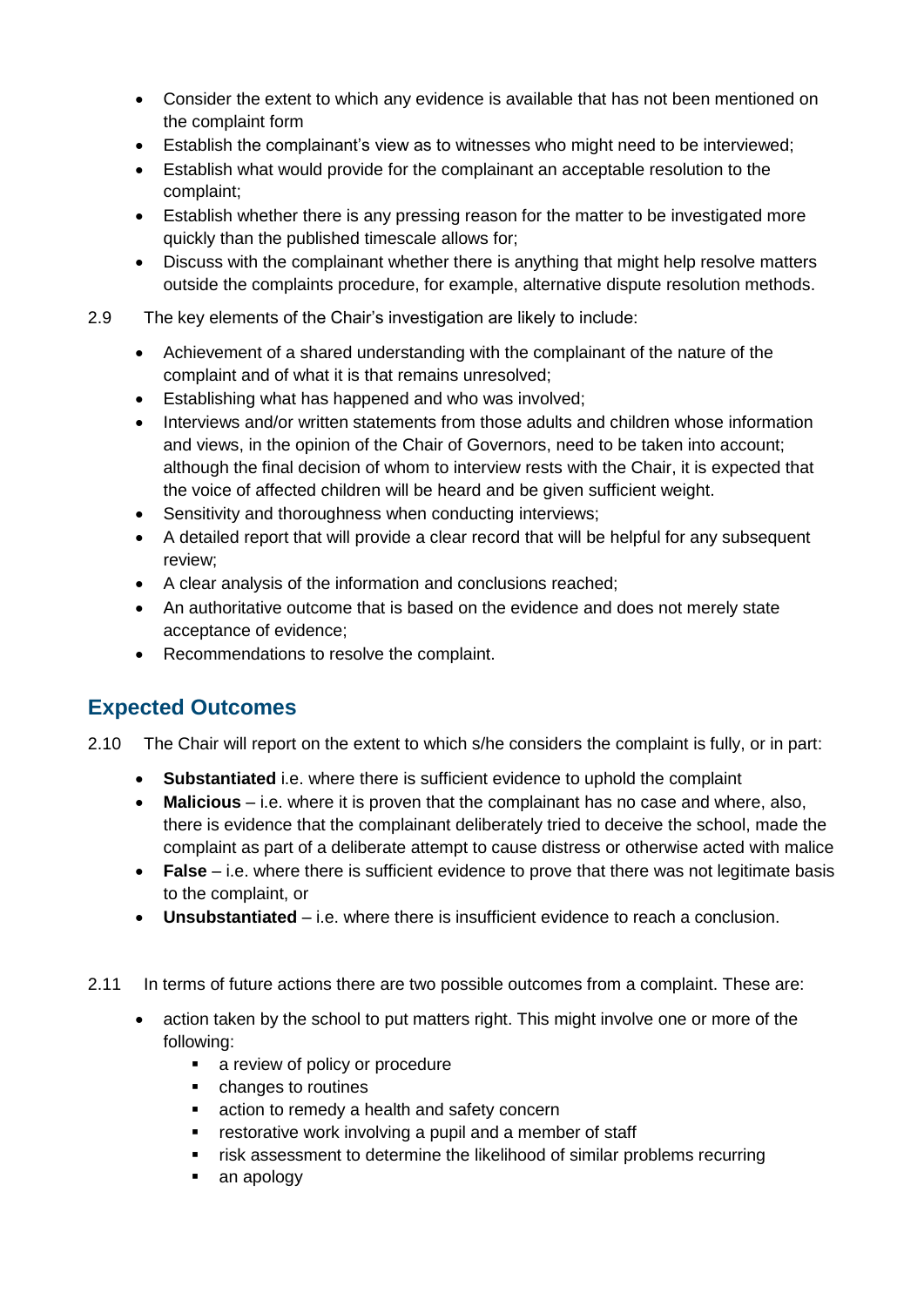- action towards a member of staff (on the rare occasions that this is of a disciplinary nature, no further information can be shared as this is a matter of employment contract law for employees and a straightforward matter of privacy for volunteers).
- a decision that no action is necessary or justified.

2.12 The Governing Body will not award financial compensation unless required to do so by virtue of legislation.

#### **Role of the Clerk to the Governors**

2.13 The Chair of Governors will appoint the Clerk to the Governing Body to:

- act in a 'progress chasing' role to track the complaint and to ensure that timescales set out within the policy are being adhered to wherever possible;
- ensure that the complainant is kept up-to-date, including where timescales have not been met and the reasons why;
- receive any concerns that the complainant might have and advise the Governing Body about the operation of the process;
- inform the Governing Body of any shortcomings in the delivery of its complaints procedure, both during the process and subsequently:
- arrange for the outcome of the investigation to be communicated to all parties so they receive it at the same time. This will be in the form of an email or letter from the Chair of Governors, depending on the style of communication that has been used by the complainant during the process.

2.14 The letter from the Chair of Governors represents the conclusion of the Chair's consideration of the complaint. Neither the Chair nor any member of staff should respond to the complainant after this point. The Clerk should thereafter handle all correspondence. The complainant will be advised that the matter is closed except for the possibility of a review by a governors' panel (see Part 3).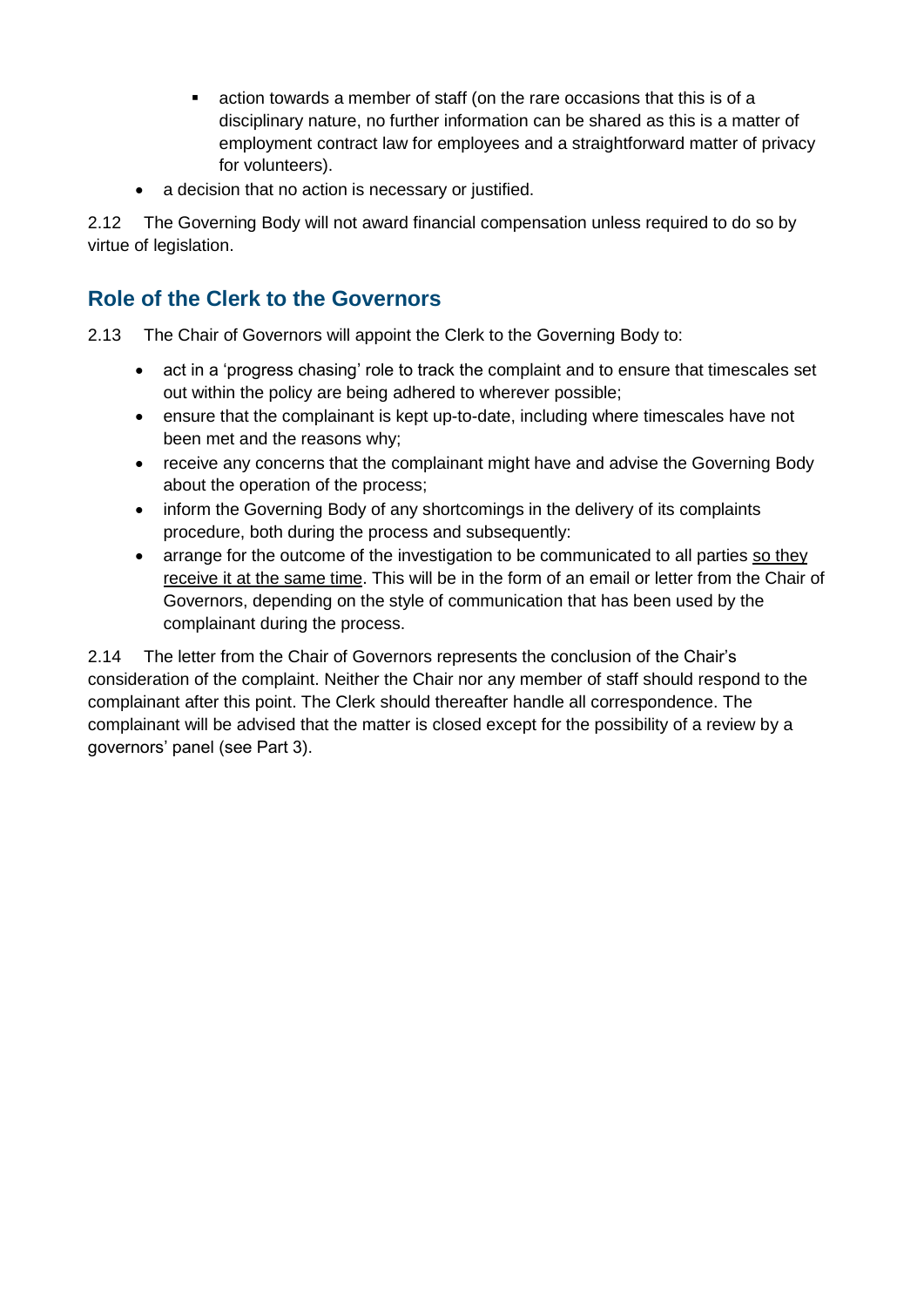# **Part 3 – Referring a Formal Complaint to a Governors' Panel**

#### **The Procedure**

3.1 Where the complainant considers that the Chair of Governors' written response does not resolve the complaint, the complainant may ask the Clerk to convene a Panel of Governors who have had no prior involvement with the complaint (or the issues which led to the complaint) to review the Chair's response. The complainant must complete, and submit to the Clerk, a Review Request Form (see below). S/he should do this within 10 school days of the date of issue of the letter giving the decision on the complaint. This form is structured in a way that helps ensure that the reasons for requesting a review can be readily understood, and that contact information is recorded and available to those who might need it.

3.2 If emailing, the complainant should take care to ensure that s/he has the official email address for the Clerk and that s/he uses this. It can be obtained from the school office. In the subject field of the email, the complainant should write, 'Complaint Review Request'. If delivering or posting a letter, the complainant must address it to the Clerk at the school address and write 'Complaint Review Request' on the envelope'. The Clerk should acknowledge the request for review within 3 school days.

3.3 If the complainant requires assistance in articulating the need for a review then support may be provided by those identified as able to offer help in part 2 of the guidance (pages 5/6 above). These include school staff, LA officers and other external sources of support. Again, it is not for those supporting the complainant to comment on the merits or otherwise of review, but rather to help the complainant articulate their position to the governors' panel through the Review Request Form.

3.4 The governors' panel will only consider requests for review outside the 10 day timeframe in exceptional circumstances. These might include:

- the reasons for a review not being known to the complainant within 10 school days;
- the complainant needing to delay making their request for review because they needed the time to collect evidence that could not have been gathered during the first 10 school days:
- the complainant not having been able to request a review within 10 calendar days because of being abroad or being incapacitated.

3.5 It is a matter for the governors' panel to determine whether a review will be carried out based on the information supplied in the Review Request Form. Normally, the governors will apply the following criteria in determining whether or not to carry out a review:

- the complainant's view that not all aspects of the complaint have been addressed;
- the complainant's view that not all available evidence has been considered;
- the complainant's view that not all relevant witnesses have been interviewed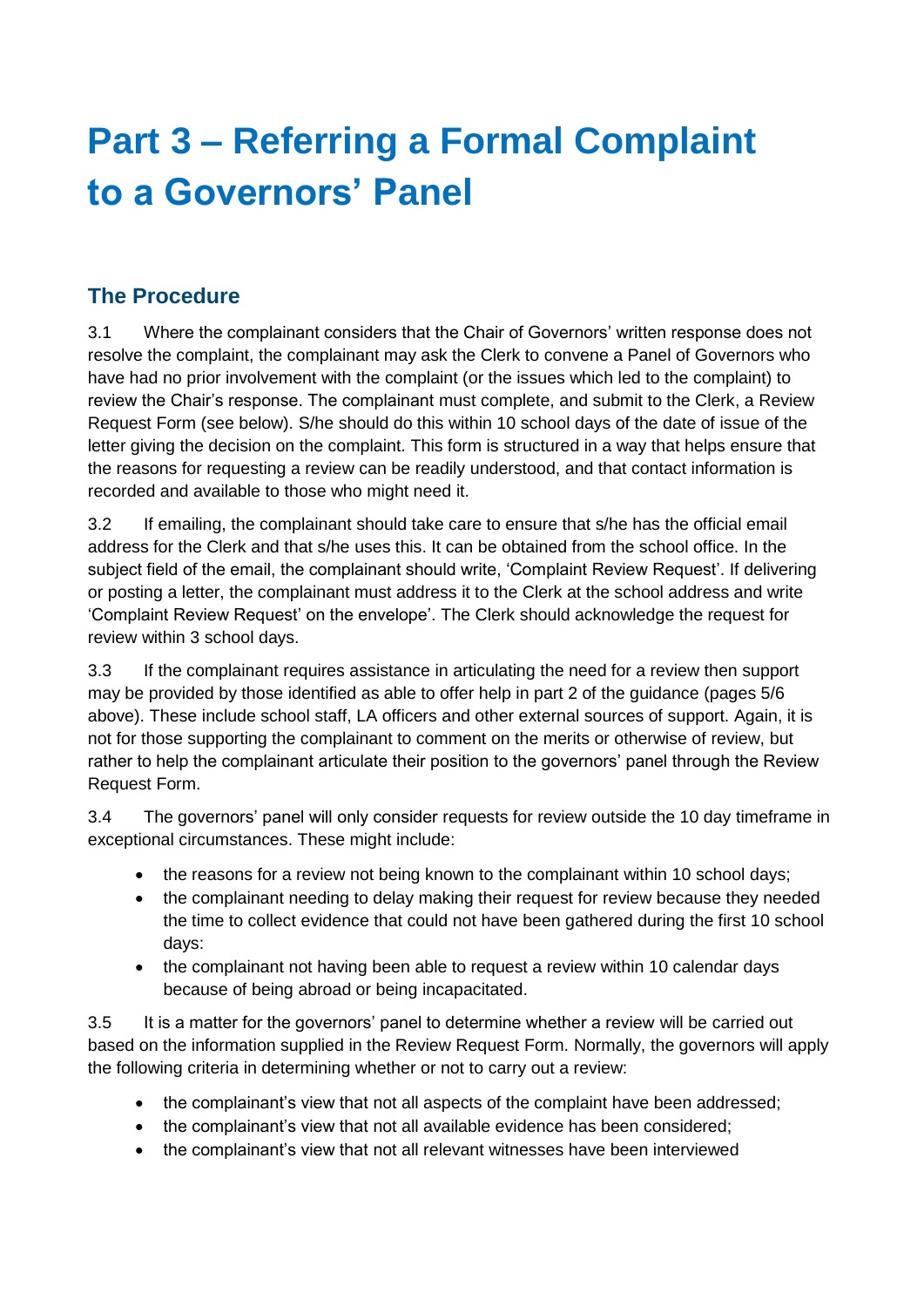- the complainant's view that the decision has not been adequately justified in the Chair's decision letter;
- the complainant's view that the decision has not been adequately explained.

3.6 The review process cannot be used to consider cases where the complaint was not dealt with in accordance with published time-scales. That would require a fresh complaint to be made.

3.7 The Governing Body has decided that any review should be conducted in writing only because

- face-to-face hearings can be emotive and stressful for complainants and staff;
- if there is a hearing, there would need to be an opportunity for cross-examination and, to be successful, this might require a level of chairing skills for which few governing bodies are trained;
- while being potentially stressful, there is nothing inherent in a face-to-face hearing that can add value to consideration of the complaint;
- there should be no new evidence in support of the complaint that cannot be aired in writing;
- the only points for consideration will be the complainant's concern about how the complaint had been handled and all such points can be written down and considered without the need for a hearing.

#### **Composition of Review Panel**

3.9 The Clerk will convene a Review Panel comprising 3 members who have had no prior involvement with the complaint or the causes of the compliant. Members of the Review Panel will elect a chair from among themselves and they will use a simple majority vote to do so.

3.10 An LA adviser may be invited to the meeting, at the discretion of the governors, to give procedural advice only.

#### **Convening the Review Meeting**

3.11 The Clerk will liaise with all the Review Panel members to propose, and to agree, a date, time and venue for the review. This is most likely to be at the school but the Clerk should ensure that the meeting will be in an appropriate environment i.e.

- there will be a sufficient number of tables and chairs and that these will be suitable for use by adults;
- where governors have agreed a face-to-face review the size of the room will be conducive to constructive discussion;
- the meeting will not be disturbed;
- the confidentiality of proceedings can be protected.

3.12 The Governing Body is mindful of the challenges that volunteer governors can encounter in finding time to prepare for a review and in finding a date and time when all members are available. The Governing Body has decided that it is more preferable to allow sufficient time for the process than it is to set a deadline that may be all too easy to miss. The Governing Body therefore has decided that a Review Panel should meet within, what the Governing Body considers to be, the reasonable time frame of 20 school days, starting from the day when the request for a review was received, or the next school day if that was not a school day. If there are exceptional reasons why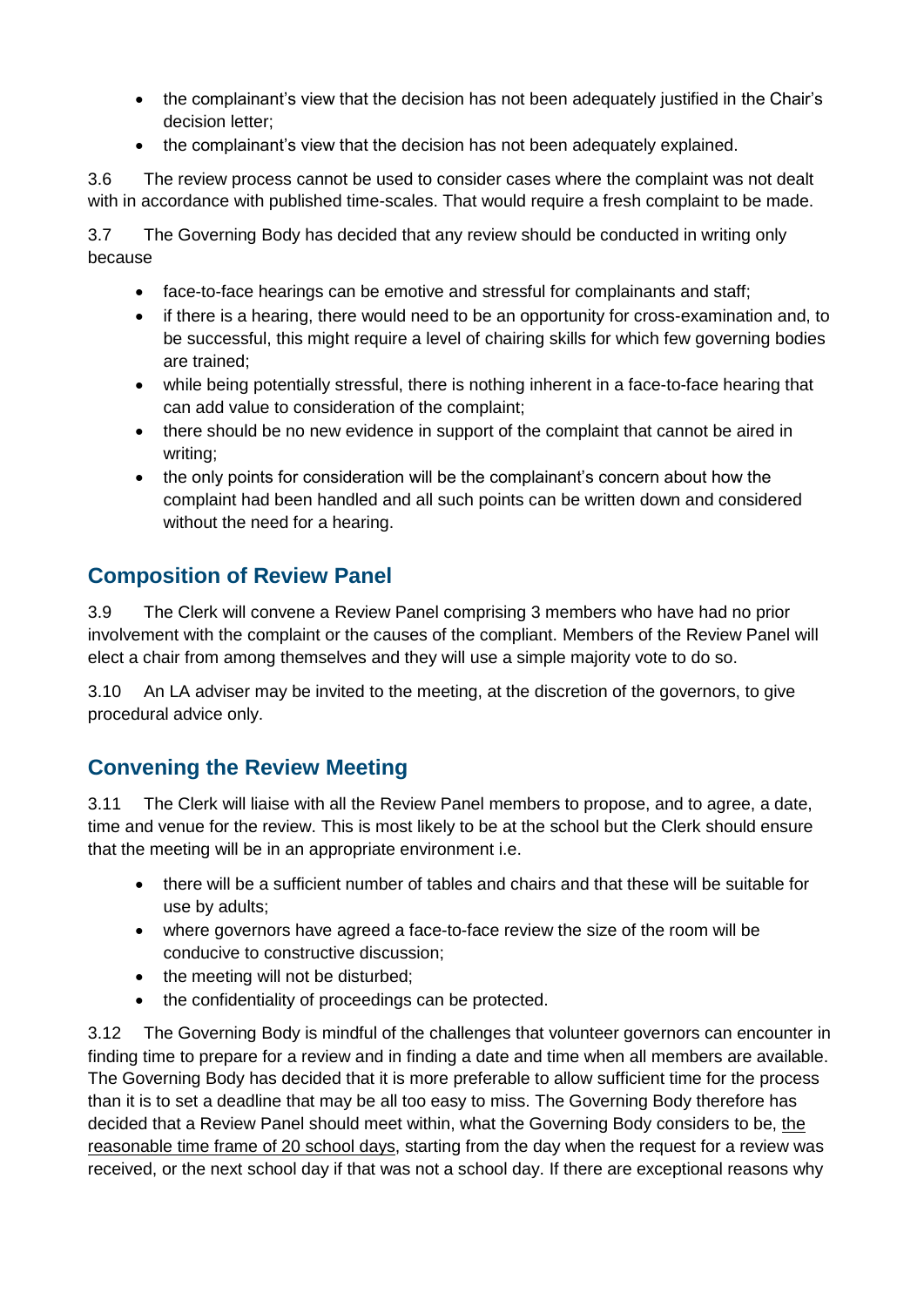there is slippage to the timescales laid down the clerk will explain the reasons for this to the complainant.

#### **Further Written Representations to the Review Panel**

3.13 Prior to the meeting of the Review Panel, the Clerk will seek any written representations from the complainant concerning the reasons why the matter should be reviewed. The complainant will have 10 school days to provide this information on the Review Request Form. The Clerk will supply this information to the Chair of Governors who will have 5 school days to submit any further comments to the Panel on the reasons given for review. The Panel should have 5 clear school days to consider all the information in advance of the meeting. The information to be sent by the clerk to the Review Panel should comprise the following:

- The completed complaints form;
- Response to the complaint from the Chair of Governors
- The completed Review Request Form
- Any additional written representations from the Chair of Governors or the complainant

#### **The Review Panel meeting**

3.14 The Review Panel meeting will normally be clerked by the Clerk to the Governing Body. Where this is not possible the Chair of Governors will ensure that an alternative suitable person is responsible for the clerking function.

3.15 At the start of the meeting the Panel will elect a chair who will be responsible for the conduct of the meeting and for liaising with the clerk subsequently to ensure that all parties receive timely notification of the outcome within 5 days of the date of the review meeting.

3.16 The first responsibility of the Panel is to consider whether they will allow a review of the complaint considering the criteria set out at 3.5 (above). If the Panel considers there is no merit in review they will agree on the reasons for that decision and the Clerk will record these. Given that the Governing Body is committed to the principle of natural justice, and the outworking of that principle in practice, it is anticipated that most requests for review will be accepted and, where there is doubt, the balance of judgement will weigh in favour of the complainant.

3.17 If the Panel agrees that the review should proceed it will consider objectively the complaint, the Chair's response, the reasons set out in the Review Request Form, and any further written representations from the Chair or complainant. It will then decide whether the response to the complainant has been fair and reasonable in the circumstances. The Review Panel must take care to ensure that it does not favour one side or the other for any reasons other than those arrived at through an objective assessment of all the evidence.

#### **Conclusions and Recommendations**

3.18 The Review Panel must come to a conclusion as to whether the request for a review was justified in identifying alleged shortcomings in the investigation of the complaint by the Chair of Governors. Because the review is not an appeal, the Review Panel cannot reverse the earlier decision of the Chair of Governors. But it can make any recommendations that it sees fit. Such recommendations might include:

- an apology
- a re-consideration of an earlier decision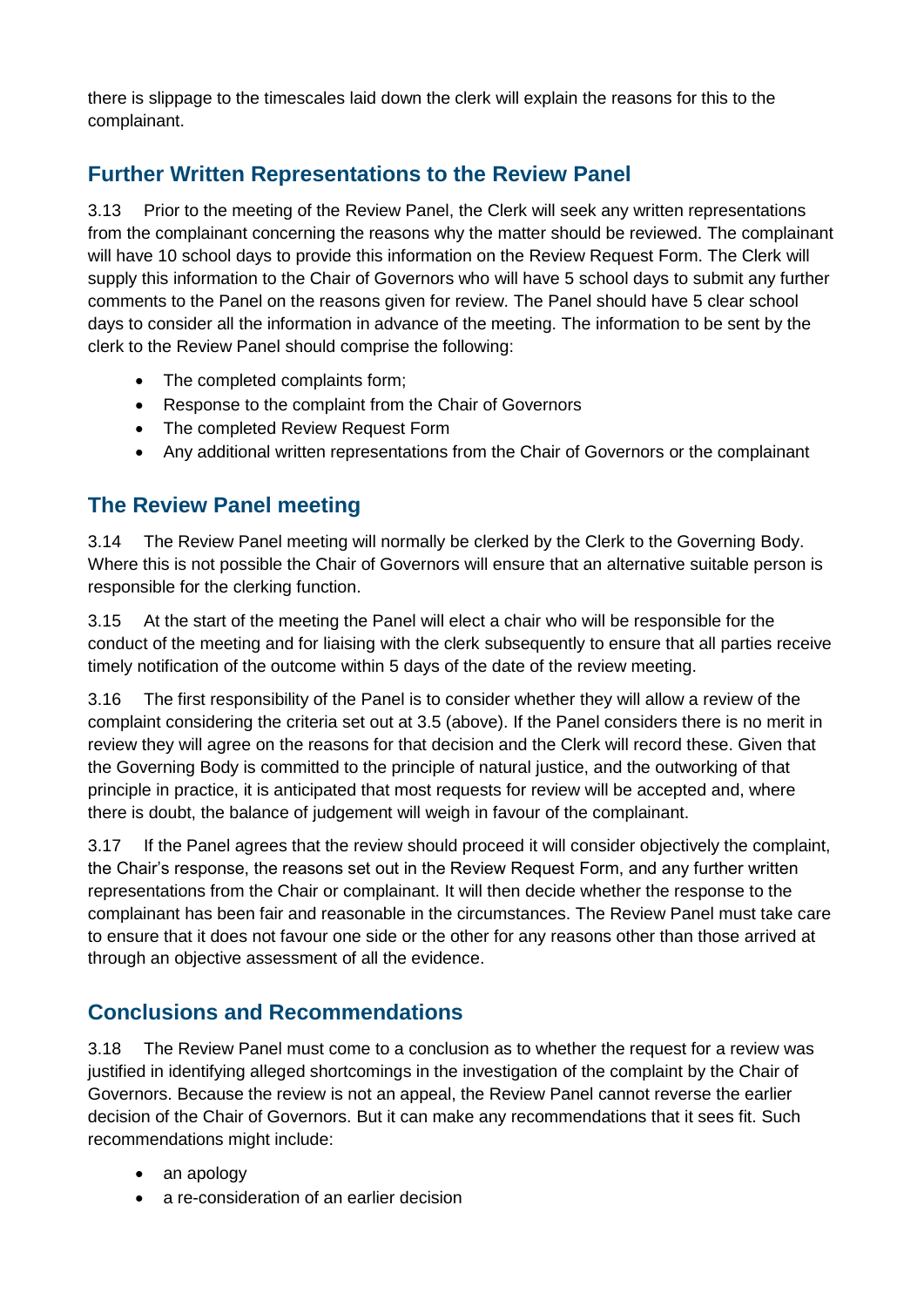- a review of a policy or a procedure, or
- a decision that no action is necessary or justified.

#### **Communicating the Outcome**

3.19 The matter should remain confidential. The Clerk will communicate the outcome, and set out the reasons for it, in a letter to the complainant, the outline of which will have been formulated by the Review Panel in the meeting. The final version will be agreed and signed by the Chair of the Panel. It is essential that the review decision letter is sent to all the parties at the same time. This will be in the form of an email or letter, depending on the style of communication that has been used by the complainant during the process. Whilst the letter should avoid unnecessary detail, there should be sufficient information to demonstrate that the review was considered in full.

3.20 The issue of the review decision letter concludes the process and the school should not enter into any further correspondence with the complainant. Beyond the school complaints process, any person may complain to the Secretary of State for Education that the Governing Body of a maintained school has acted either unlawfully or unreasonably. They may do this by writing to the address shown below.

School Complaints Unit Department for Education 2<sup>nd</sup> Floor Piccadilly Gate Store Street **MANCHESTER M1 2WD**

The Department for Education is unlikely to re-investigate the substance of the complaint. Their Interest is likely to be restricted to whether due process has been followed correctly. More information is available at [www.education.gov.uk.](http://www.education.gov.uk/)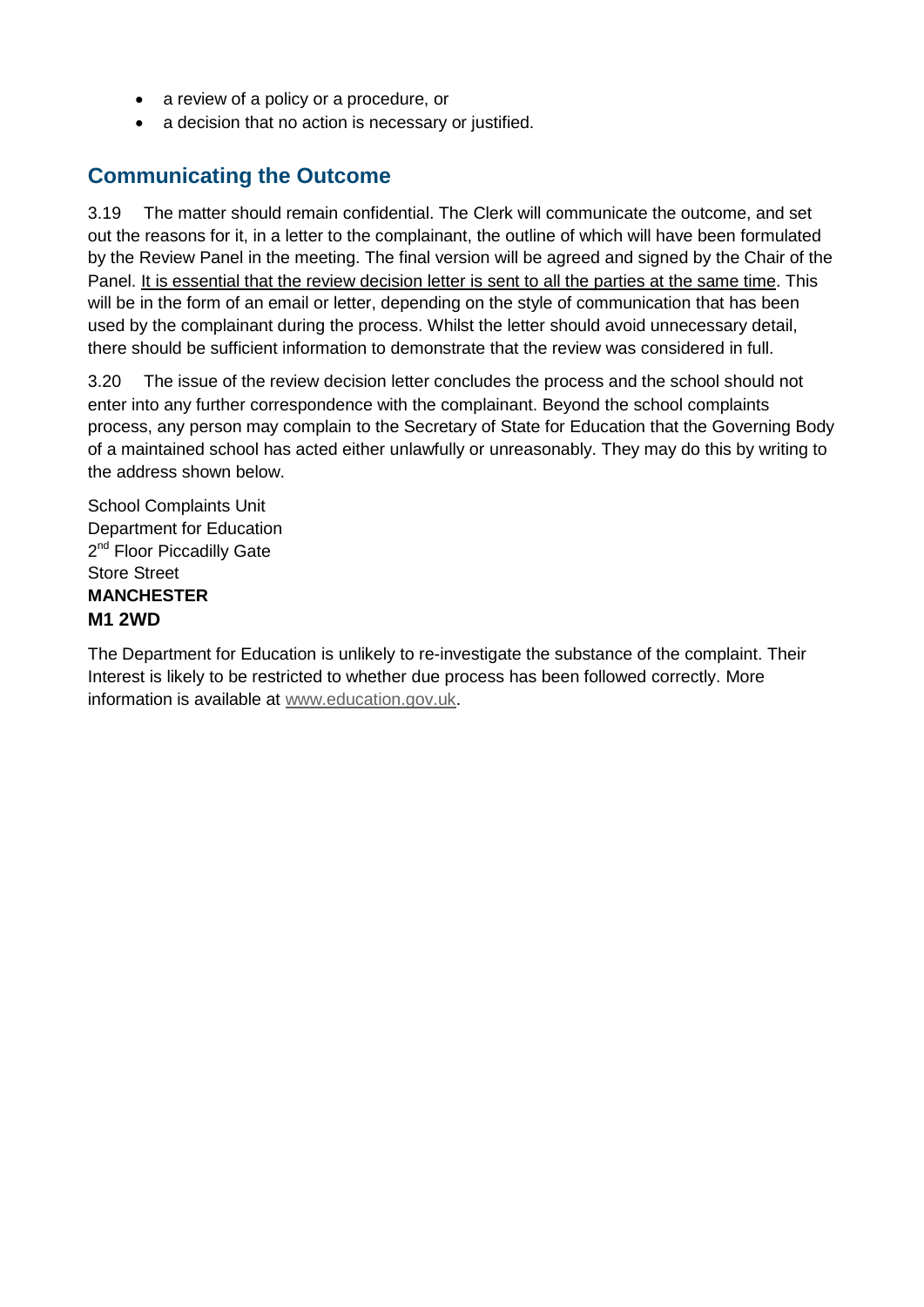### **APPENDIX 1 Complaint Procedure (summary)**

#### **Informal Stage**

School staff seek to resolve the complaint informally through discussion with the complainant. A complaint will not normally be considered unless the complainant has first raised the matter informally with the relevant school leader.

The complainant should submit a formal complaint within 90 school days of the cause for complaint.

#### **Formal Procedure – Stage 1\* (up to 10 school days total)**

Written complaint to the Headteacher

- Received by Headteacher
- Acknowledgement 3 school days
- Investigation (including any discussion with the complainant)
- Formal Response (from the Headteacher 10 school days from receipt

\*If the complaint is about the Headteacher then the complaint will be directed to the Chair of Governors and considered as a Stage 2 complaint.

#### **Formal Procedure – Stage 2 (up to 10 school days total)**

Complaint to the Chair of Governors requesting review of Principal's/Head's decision

- Received by Chair of Governors (within 10 days of the Principal's/Head's response)
- Acknowledgement 3 school days
- Investigation (including any discussion with the complainant)
- Formal Response (from the Chair of Governors or Clerk)– 10 school days from receipt

#### **Formal Procedure – Stage 3 (Final) (up to 20 school days total)**

Request for Review of Chair's Decision – Governors' Complaint Panel

- Received by Clerk to the Governors (within 10 days of the Chair of Governor's response)
- Acknowledgement 3 school days
- Meeting
- Formal Response (from the Clerk) 20 school days from receipt

The conclusion of Stage 3 brings to an end the governors' role in considering the complaint. Complainants who remain dissatisfied may wish to contact the Department for Education.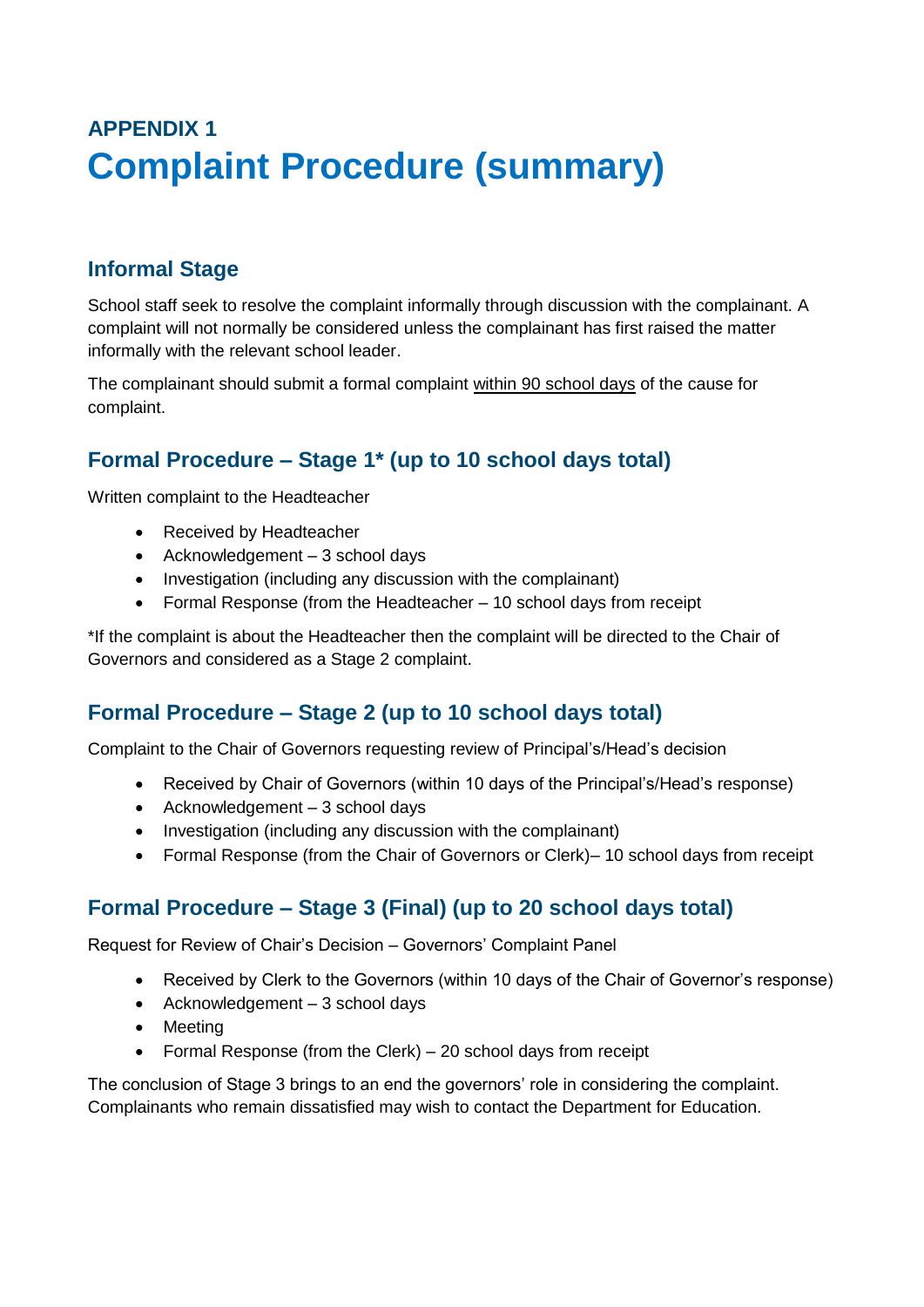### **Frequently Asked Questions**

**What if a formal complaint is made about a governor?** The complaint should be passed through to the Chair for investigation. There is opportunity for the complainant to refer the matter to a Review Panel where the complainant is dissatisfied with the response of the Chair.

**What if the complainant seeks support from a governor or governors?** Governors should not involve themselves in matters that are likely to lead to formal complaint. Where a complainant raises their complaint with a governor who is not the Chair (or the Vice-Chair if the complaint is about the Chair), that governor must decline to discuss it and direct the complainant to the Chair. A governor receiving written material about a complaint must forward it to the Chair (or Vice-Chair) without comment.

**What if the complainant wants to make a complaint on behalf of other people's children?** The Governing Body will not accept complaints about other people's children since to do so may well compromise the position of the parents/carers of those children who may have a different view of the matter complained of.

**What if the complainant makes reference to the complaint on social media?** The Chair of Governors should contact the complainant to advise him/her that the complaint is a confidential matter and neither those investigating the issues, nor those who may be investigated would use social media in this way. Some comment made on social media may be prejudicial to the fair investigation of the issues under consideration, and the Governing Body will decline to progress a complaint while unhelpful comments remain on social media.

**What if the complainant contacts the Press while the complaint is being investigated?** Similarly, the Chair of Governors should contact the complainant to remind him/her of the confidential nature of the process and the potential prejudice to fair investigation that can result from media involvement.

**What if the complainant contacts their MP?** MPs are normally conversant with school complaint policies and will usually point the complainant in that direction. Where the MP contacts the school they will be advised of the relevant process and, if the complainant wishes, of the outcome of the complaint at the end of the process.

**What if the parent or school asks for the support of the Local Authority?** The Local Authority has no formal role in responding to complaints. The Local Authority may be involved in a complaint only in the following ways:

- In assisting a complainant to articulate their views in writing, where such support is requested by the complainant, but the responsible officer will remain strictly neutral in carrying out that role;
- In providing procedural advice to headteachers, governors and complainants, as necessary, including attendance at Review Meetings when requested;
- In assisting the parties in a mediation role where both parties agree that this offers a possible way forward as an alternative to more formal procedures;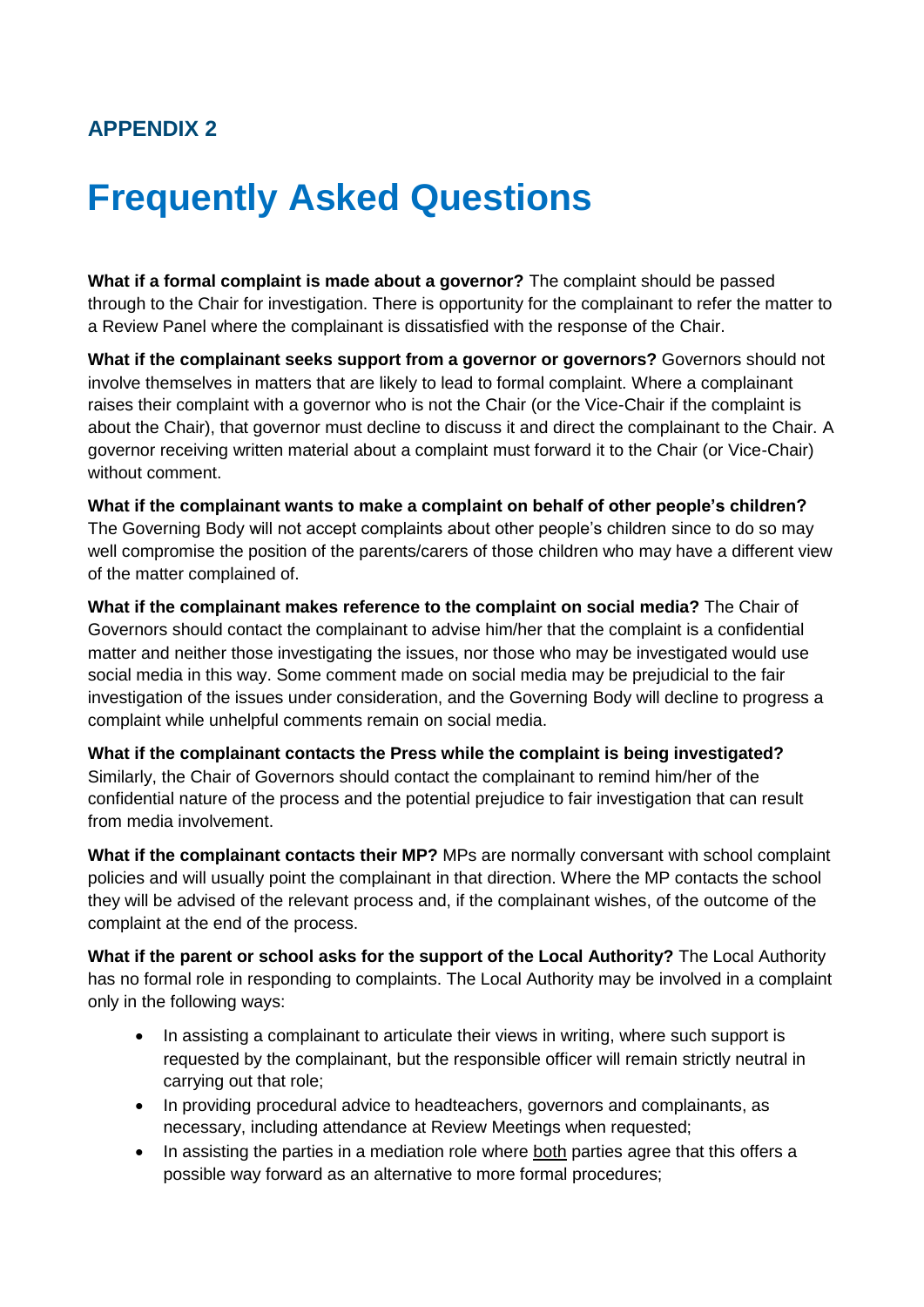In investigating a complaint on behalf of the Governing Body where there is a need for an independent investigator, either in response to a governor view that it is necessary in a particular case to demonstrate the impartiality of the process, or because the subject matter is sufficiently complex or technical to require a higher level of experience or expertise

**What if the complainant refers the complaint to OfSTED?** OfSTED is unlikely to investigate individual cases, though will record the complaint for information for the lead inspector when the school is next inspected. If there is a safeguarding component to the complaint then OfSTED will refer the matter to the Local Authority where it will be processed by an Education Adviser and/or LADO (Local Authority Designated Officer), as appropriate. The Education Adviser will contact the relevant person in school dealing with the complaint to offer further advice.

**How should records be kept through the complaints process?** There are a number of aspects to this:

- The complainant may wish to take an **audio recording** of meetings, including a recording of the Review Meeting where governors have agreed to a face-to-face review. It should be made clear to complainants that audio recordings are not permitted without the prior consent of everyone who would be present. Audio recordings change the character of a meeting and usually increase tension between the parties. Participants in meetings should be aware that modern technology facilitates concealed recording.
- The clerk should record,**in writing, any action points**, and **decisions**, and **the reasons for them n writing,** should be recorded in a brief and self-explanatory way and these records should be accessible to the complainant if requested. There is no reason why the complainant should not make notes during the meeting if s/he wishes.
- There should be an emphasis on **confidentiality of record keeping**. No one should share a complaint beyond those who have a role in handling it. In particular, any disciplinary action that might follow the investigation of a complaint is a matter of employment law for employees and of conduct for governors and volunteers. Such action will not be revealed to the complainant. Individuals have certain rights under the Data Protection Act to see their personal data, including records about therm.

**What if the Chair of Governors considers the complaint to be vexatious?** These would be cases where the person concerned persists unreasonably with complaints, or who deliberately seeks to make life difficult for school leaders/governors rather than genuinely to resolve the complaint. The LA has guidance to support headteachers and governors contained within the **Schools' Persistent Complaints Policy**. This is a difficult area, particularly where harassment might be disguised as complaint, and it is recommended that the Chair discuss this with the LA's Education Adviser.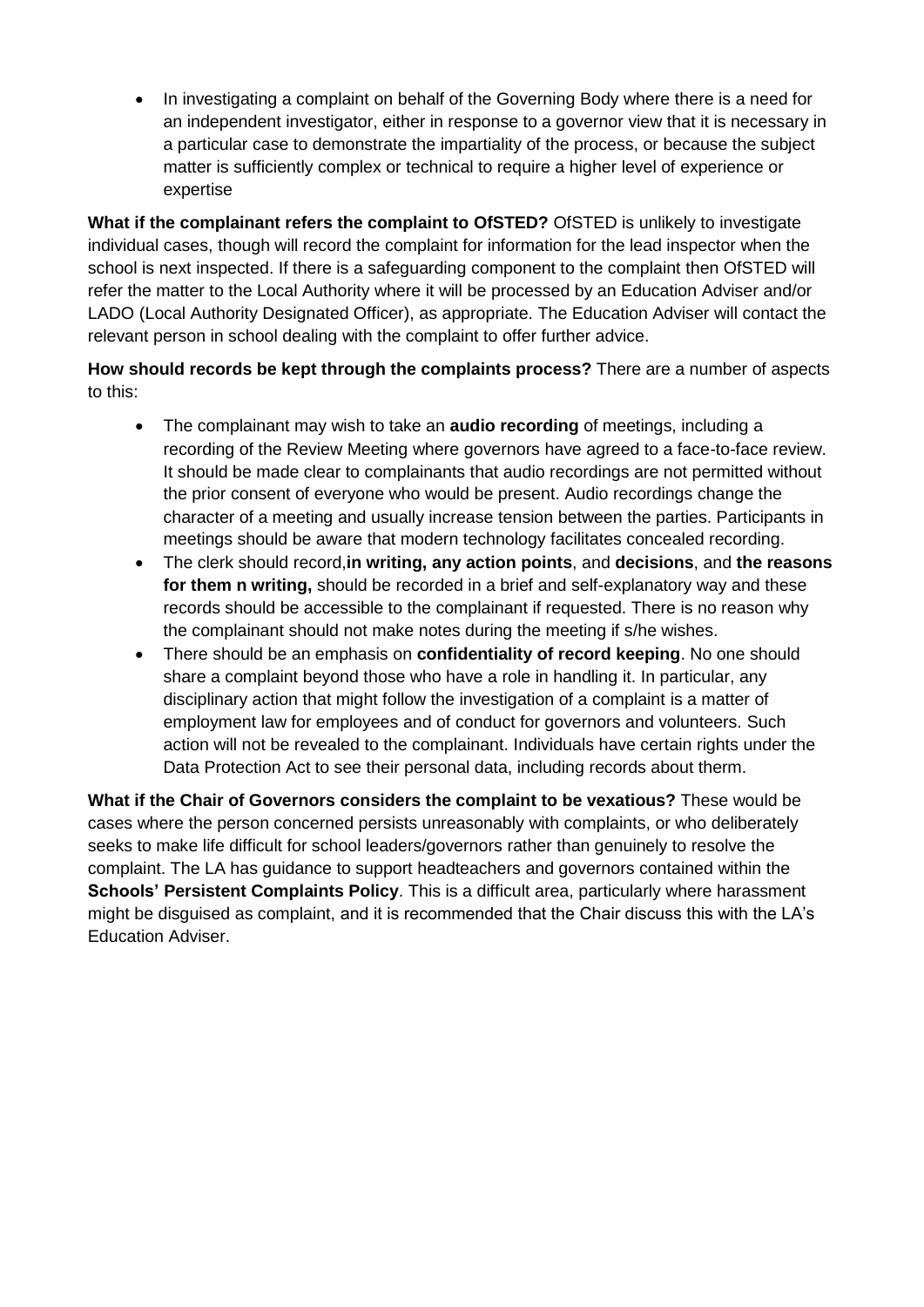## **Issues outside of the scope of the Complaints Policy**

|                                                                                                                      |                                                                                                                     | Legislation, policy/procedure                                                                                                                                                    |
|----------------------------------------------------------------------------------------------------------------------|---------------------------------------------------------------------------------------------------------------------|----------------------------------------------------------------------------------------------------------------------------------------------------------------------------------|
| <b>Issue</b>                                                                                                         | Who to contact                                                                                                      | (references are generic and may not match<br>the title of the school's own documents)                                                                                            |
| Complaint<br>about an<br>admission to<br>school                                                                      | Chair/Clerk in Foundation and<br><b>Voluntary Aided schools</b>                                                     | Admissions and Admissions Appeal<br>Procedure                                                                                                                                    |
|                                                                                                                      | Local Authority in community<br>and voluntary controlled schools                                                    | For information, view the Local Authority<br>website                                                                                                                             |
| Complaint<br>about a Pupil<br>Exclusion                                                                              | Clerk to the Governing Body if<br>the exclusion is over 5 days                                                      | Rights to make representations to the<br>Governors' Discipline Committee about a<br>fixed period exclusion vary according to the<br>length of the exclusion. There is a right of |
|                                                                                                                      | <b>Local Authority Inclusion Officer</b><br>or relevant member of the<br><b>Specialist Teaching Service</b>         | appeal to governors if the pupil is<br>permanently excluded with a further right of<br>review by an Independent Panel.                                                           |
| Allegation that<br>a child has<br>been harmed                                                                        | Headteacher or Chair if the<br>complaint relates to the<br>Headteacher                                              | DfE procedures – 'Keeping Children Safe in<br>Education'                                                                                                                         |
|                                                                                                                      | <b>Local Authority Education</b><br>Adviser. Team telephone<br>number is 01223-706311                               |                                                                                                                                                                                  |
| Special<br>educational<br>needs, content<br>of or failure to<br>maintain an<br>Education,<br>Health and<br>Care Plan | Headteacher                                                                                                         |                                                                                                                                                                                  |
|                                                                                                                      | <b>Local Authority</b>                                                                                              | Local Authority procedures, with appeals<br>made to the Special Educational Needs and<br>Disability Tribunal.                                                                    |
|                                                                                                                      | The Local Authority Statutory<br><b>Assessment and Resources</b><br>(STAR) Team telephone<br>number is 01480-372600 |                                                                                                                                                                                  |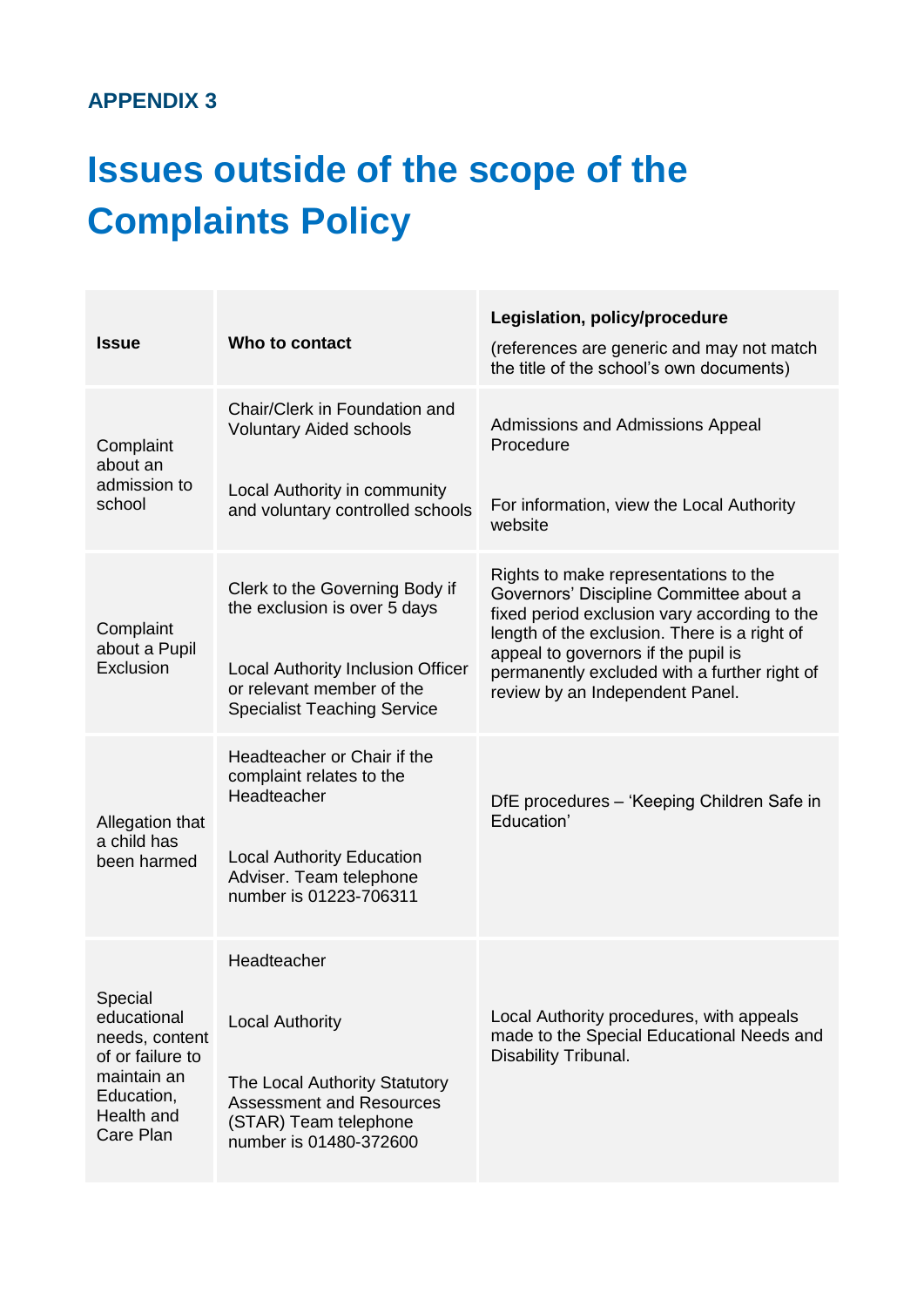| <b>Services</b><br>provided by an<br>external<br>contractor | Service Manager                                                                      | Service provider's procedure                                             |
|-------------------------------------------------------------|--------------------------------------------------------------------------------------|--------------------------------------------------------------------------|
| Staff capability<br>(competence)<br>Staff conduct           | Headteacher, or Chair of<br>Governors if the complaint<br>relates to the Headteacher | <b>Staff Capability Procedure</b><br><b>Staff Disciplinary Procedure</b> |
| Whistleblowing                                              | Designated staff                                                                     | <b>School Whistleblowing Procedure</b>                                   |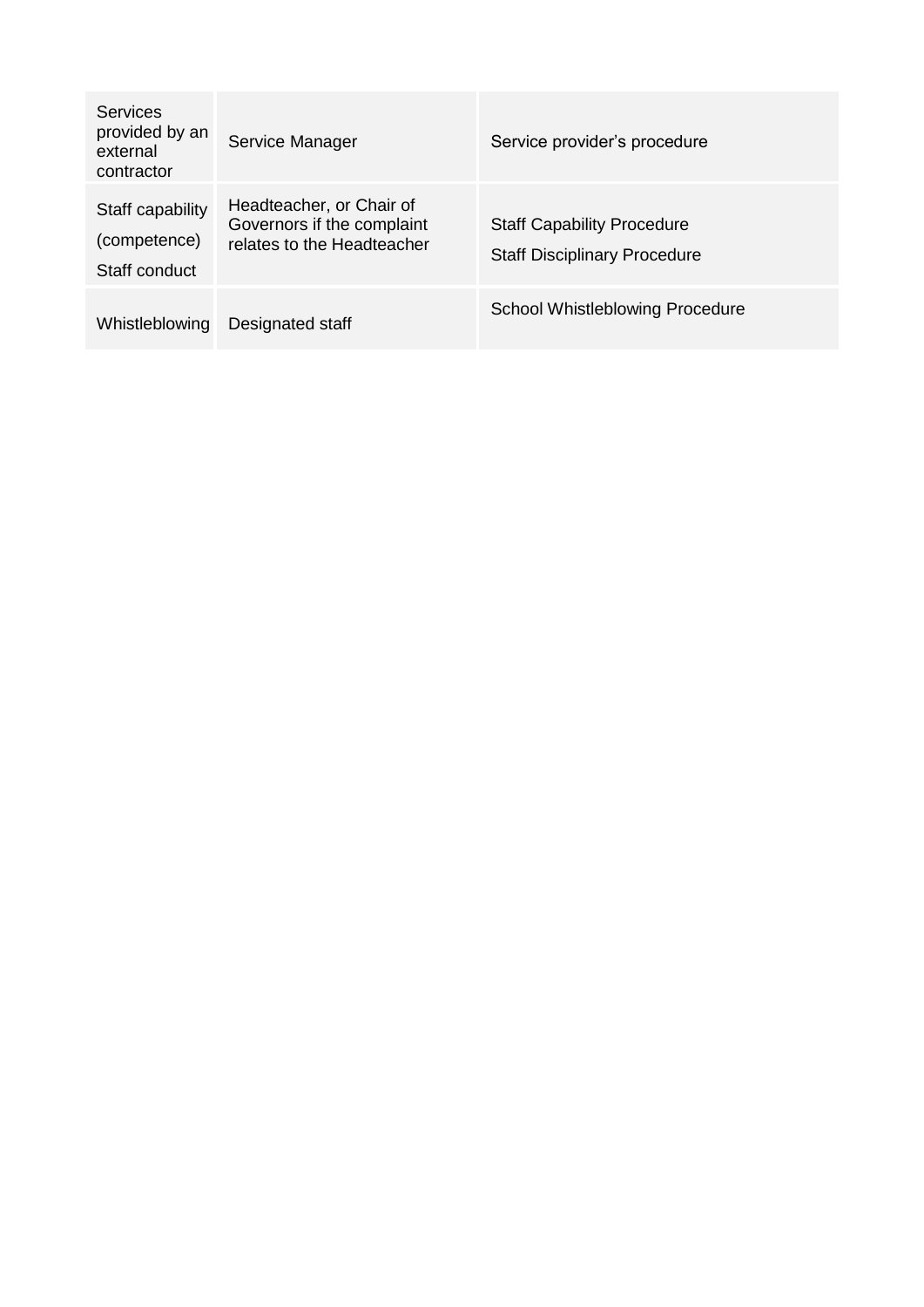# **Sample acknowledgement letter from Headteacher / Chair of Governors**

I am writing to acknowledge receipt of your complaint dated [INSERT DATE] that was received on [INSERT DATE]. I will be investigating this complaint and will write to let you know the outcome. You should expect me to have issued my response to you by [INSERT DATE THAT IS 10 SCHOOL DAYS FROM DATE OF RECEIPT].

As a first step, I will be making contact to arrange a meeting with you to:

- check my understanding of what the complaint is about;
- check whether anything in the Complaint Form can be withdrawn;
- check whether anything might be added to what is written in the Complaint Form;
- check whether any evidence is available that was not referred to in the Complaint Form;
- establish what would be an acceptable outcome for you;
- discuss whether there is anything that might help resolve matters without recourse to the Complaints Procedure, for example, through mediation.

Wherever possible, I am committed to ensuring the timescales within the Governing Body's Complaints Procedure are adhered to. [For stages 2 and 3…] The person responsible for the administration of the complaint is…………………who is Clerk to the Governors. His/her role is to ensure that the timescales are being followed and to update you on the progress of your complaint.

This is a confidential matter and I want to reassure you that I will not be discussing this with anyone other than you and those I need to see as part of the investigation. Please could I ask you likewise to keep this matter confidential so the investigation is not prejudiced in any way (for example through the use of social media). If the complaint requires more time to consider than the standard 10 school days laid out in the policy, I will let you know, indicating when you can expect to hear from me.

Yours sincerely

**Headteacher / Chair of Governors**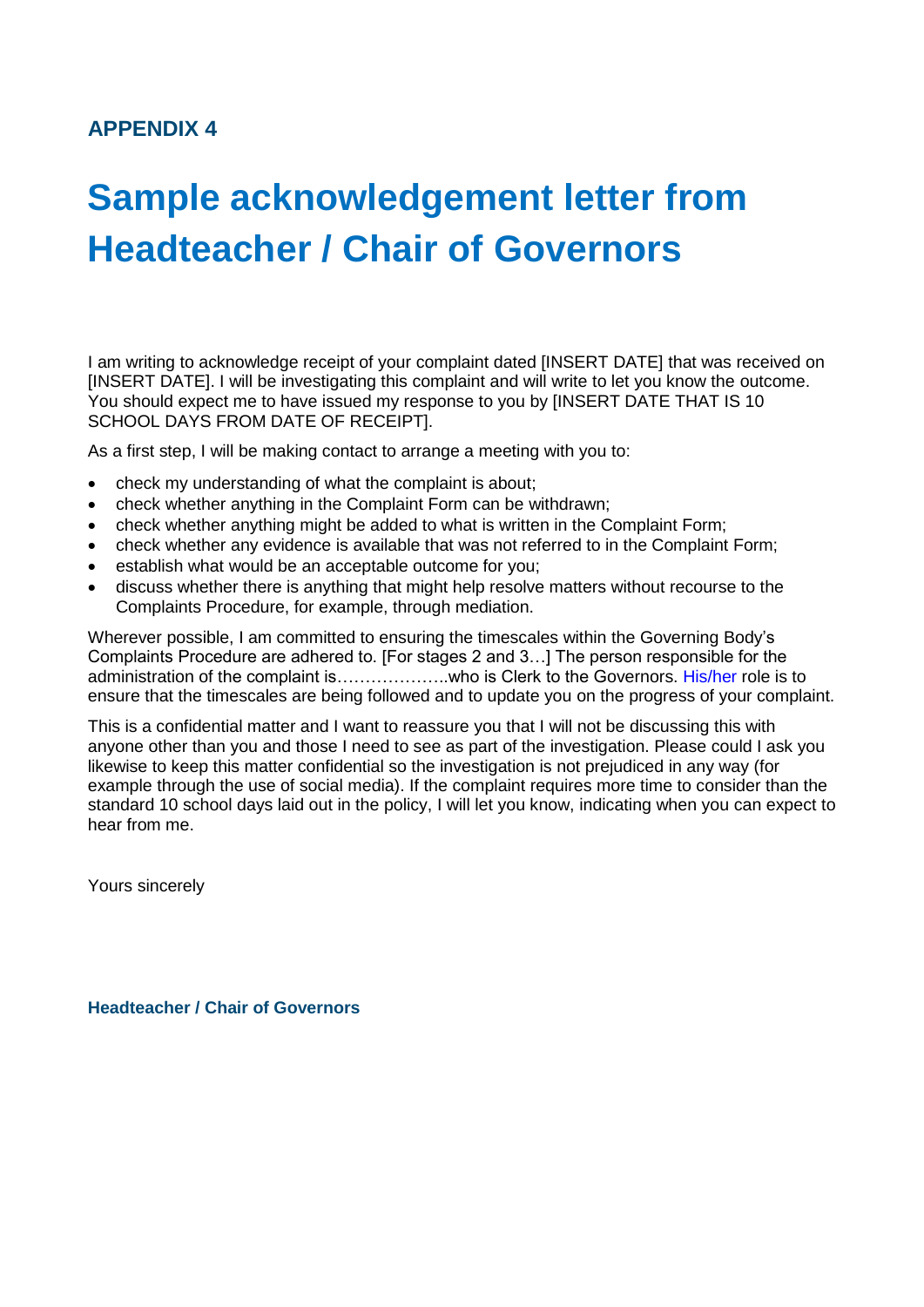### **Sample agenda for face-to-face meeting between Complainants and Governors' Review Panel at Stage 3**

| Meeting of Panel to consider any written representations<br>(Parent and Investigating Governor join the meeting)       | Panel, Clerk, LA Adviser                                           |
|------------------------------------------------------------------------------------------------------------------------|--------------------------------------------------------------------|
| Introductions - Chair of Panel                                                                                         | Panel, Clerk, LA Adviser,<br><b>Investigating Governor, Parent</b> |
| Introduction to the Stage 2 report by the Investigating<br>Governor                                                    | Panel, Clerk, LA Adviser,<br><b>Investigating Governor, Parent</b> |
| Questions to Investigating Governor about the Stage 2 report<br>Panel<br>$\bullet$<br>Parent<br>$\bullet$              | Panel, Clerk, LA Adviser,<br><b>Investigating Governor Parent</b>  |
| <b>Parental Representations</b>                                                                                        | Panel, Clerk, LA Adviser,<br><b>Investigating Governor Parent</b>  |
| Questions to the Parent<br>Panel<br>$\bullet$<br><b>Investigating Governor</b><br>$\bullet$                            | Panel, Clerk, LA Adviser,<br><b>Investigating Governor Parent</b>  |
| Closing remarks by the Investigating Governor                                                                          | Panel, Clerk, LA Adviser,<br><b>Investigating Governor Parent</b>  |
| Closing remarks by the Parent<br>(Parent and Investigating Governor leave to allow the<br>governors to make decisions) | Panel, Clerk, LA Adviser,<br><b>Investigating Governor Parent</b>  |
| Panel's conclusions and recommendations                                                                                | Panel, Clerk, LA Adviser                                           |

\* *LA Adviser is not a requirement at the meeting*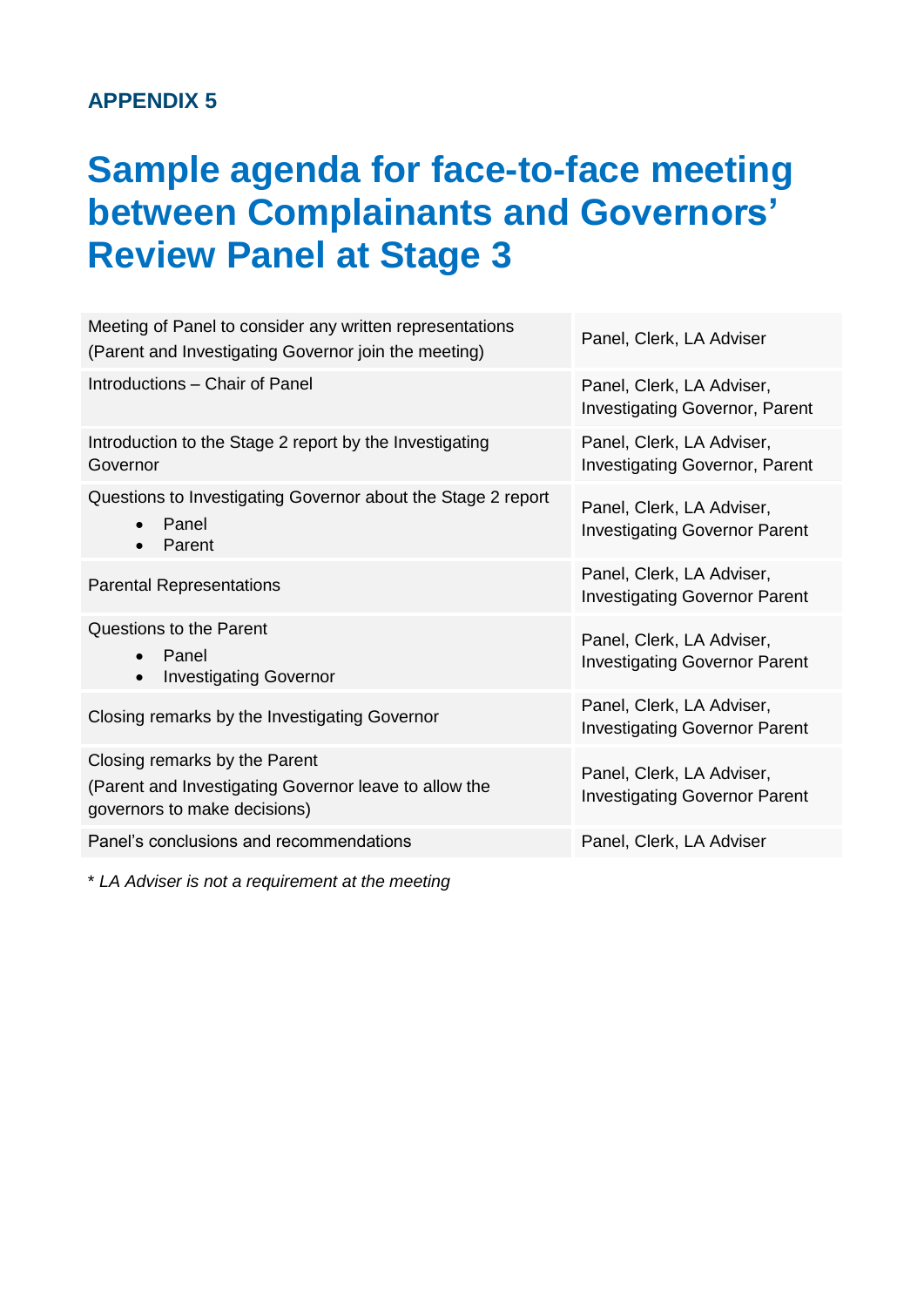### **Caldecote Primary School Complaint Form**

#### **Section A – Your Details**

| Title - Mr/Mrs/Ms/Other                 |  |  |
|-----------------------------------------|--|--|
| Surname                                 |  |  |
| Forename                                |  |  |
| Home Tel No                             |  |  |
| Mobile Tel No                           |  |  |
| <b>Email Address</b>                    |  |  |
| <b>Address and Postcode</b>             |  |  |
|                                         |  |  |
| How would you prefer us to contact you? |  |  |

#### **Section B**

Please give details of your complaint here … (please use a continuation sheet if necessary)

What would constitute a satisfactory resolution of your complaint?